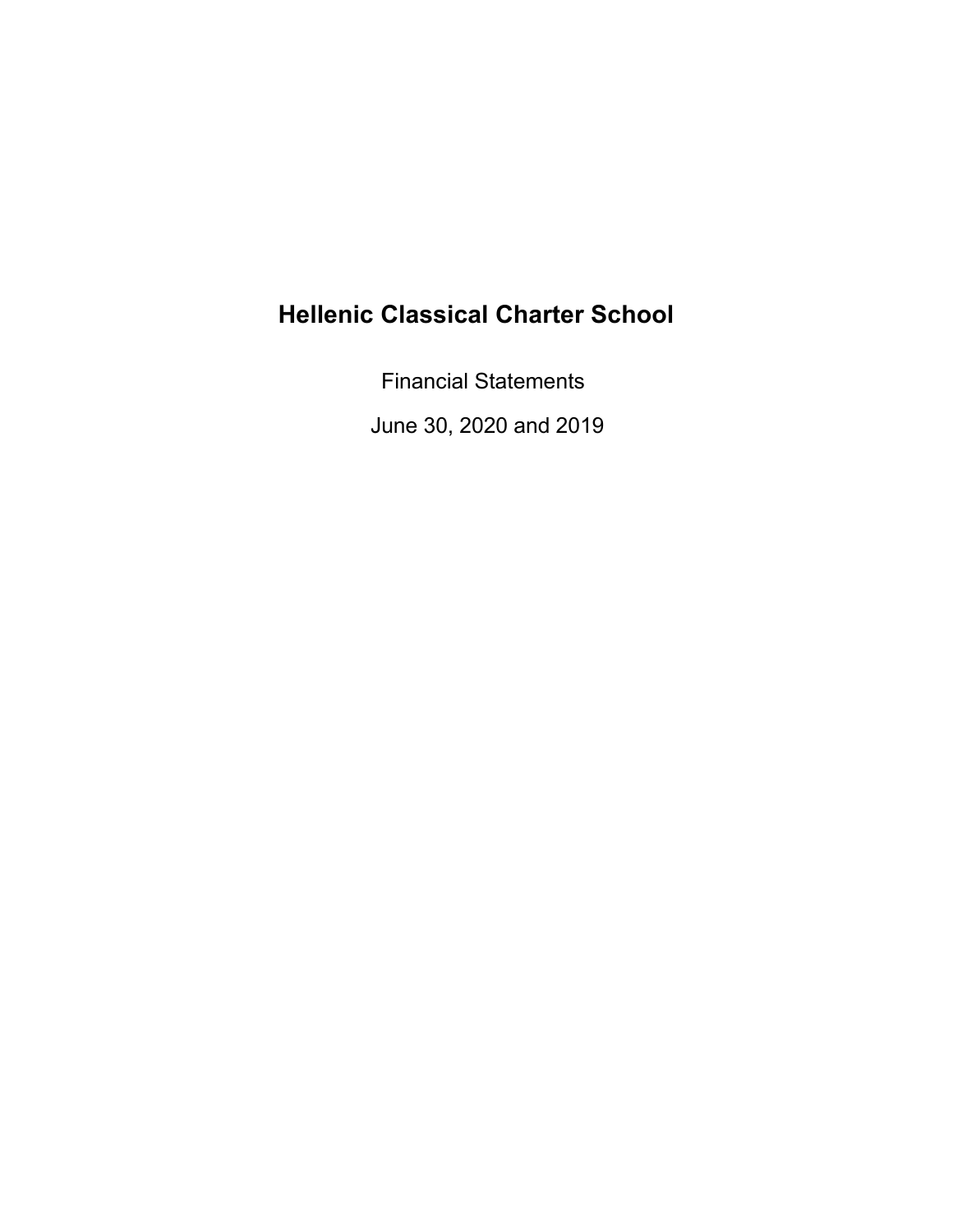

# **Independent Auditors' Report**

**Board of Trustees Hellenic Classical Charter School**

#### *Report on the Financial Statements*

We have audited the accompanying financial statements of Hellenic Classical Charter School (the "School"), which comprise the statements of financial position as of June 30, 2020 and 2019, and the related statements of activities, functional expenses, and cash flows for the years then ended, and the related notes to the financial statements.

#### *Management's Responsibility for the Financial Statements*

Management is responsible for the preparation and fair presentation of these financial statements in accordance with accounting principles generally accepted in the United States of America; this includes the design, implementation, and maintenance of internal control relevant to the preparation and fair presentation of financial statements that are free from material misstatement, whether due to fraud or error.

#### *Auditors' Responsibility*

Our responsibility is to express an opinion on these financial statements based on our audits. We conducted our audits in accordance with auditing standards generally accepted in the United States of America and the standards applicable to financial audits contained in *Government Auditing Standards*, issued by the Comptroller General of the United States. Those standards require that we plan and perform the audit to obtain reasonable assurance about whether the financial statements are free from material misstatement.

An audit involves performing procedures to obtain audit evidence about the amounts and disclosures in the financial statements. The procedures selected depend on the auditors' judgment, including the assessment of the risks of material misstatement of the financial statements, whether due to fraud or error. In making those risk assessments, the auditor considers internal control relevant to the entity's preparation and fair presentation of the financial statements in order to design audit procedures that are appropriate in the circumstances, but not for the purpose of expressing an opinion on the effectiveness of the entity's internal control. Accordingly, we express no such opinion. An audit also includes evaluating the appropriateness of accounting policies used and the reasonableness of significant accounting estimates made by management, as well as evaluating the overall presentation of the financial statements.

We believe that the audit evidence we have obtained is sufficient and appropriate to provide a basis for our audit opinion.

PKF O'Connor Davies, LLP is a member firm of the PKF International Limited network of legally independent firms and does not accept any responsibility or liability for the actions or inactions on the part of any other individual member firm or firms.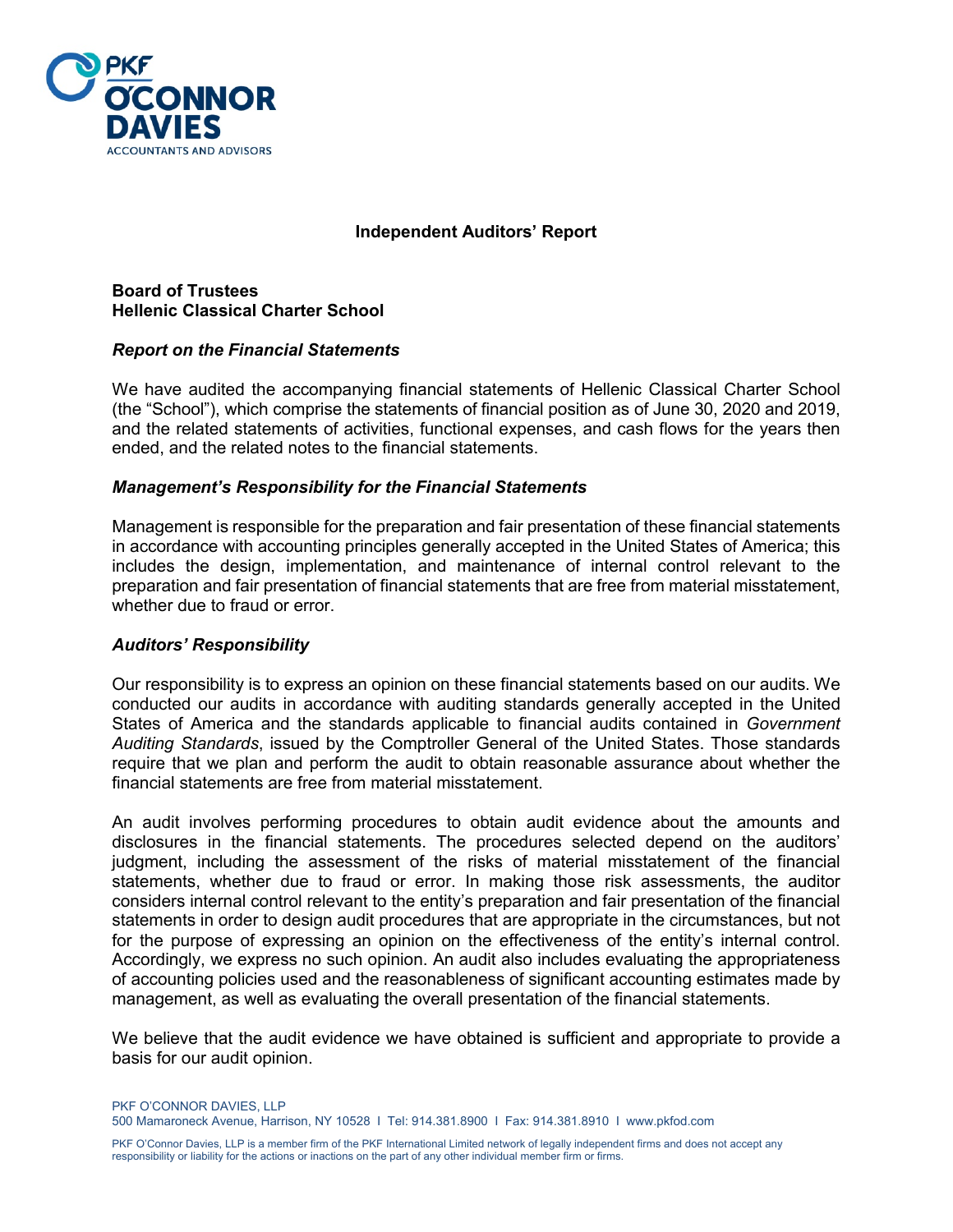#### **Board of Trustees Hellenic Classical Charter School** Page 2

*Opinion*

In our opinion, the financial statements referred to above present fairly, in all material respects, the financial position of the School as of June 30, 2020 and 2019, and the changes in its net assets and its cash flows for the years then ended in accordance with accounting principles generally accepted in the United States of America.

# **Other Reporting Required by** *Government Auditing Standards*

In accordance with *Government Auditing Standards*, we have also issued our report dated October 5, 2020, on our consideration of the School's internal control over financial reporting and on our tests of its compliance with certain provisions of laws, regulations, contracts, and grant agreements and other matters. The purpose of that report is solely to describe the scope of our testing of internal control over financial reporting and compliance and the results of that testing, and not to provide an opinion on the effectiveness of the School's internal control over financial reporting or on compliance. That report is an integral part of an audit performed in accordance with *Government Auditing Standards* in considering the School's internal control over financial reporting and compliance.

PKF O'Connor Davies, LLP

Harrison, New York October 5, 2020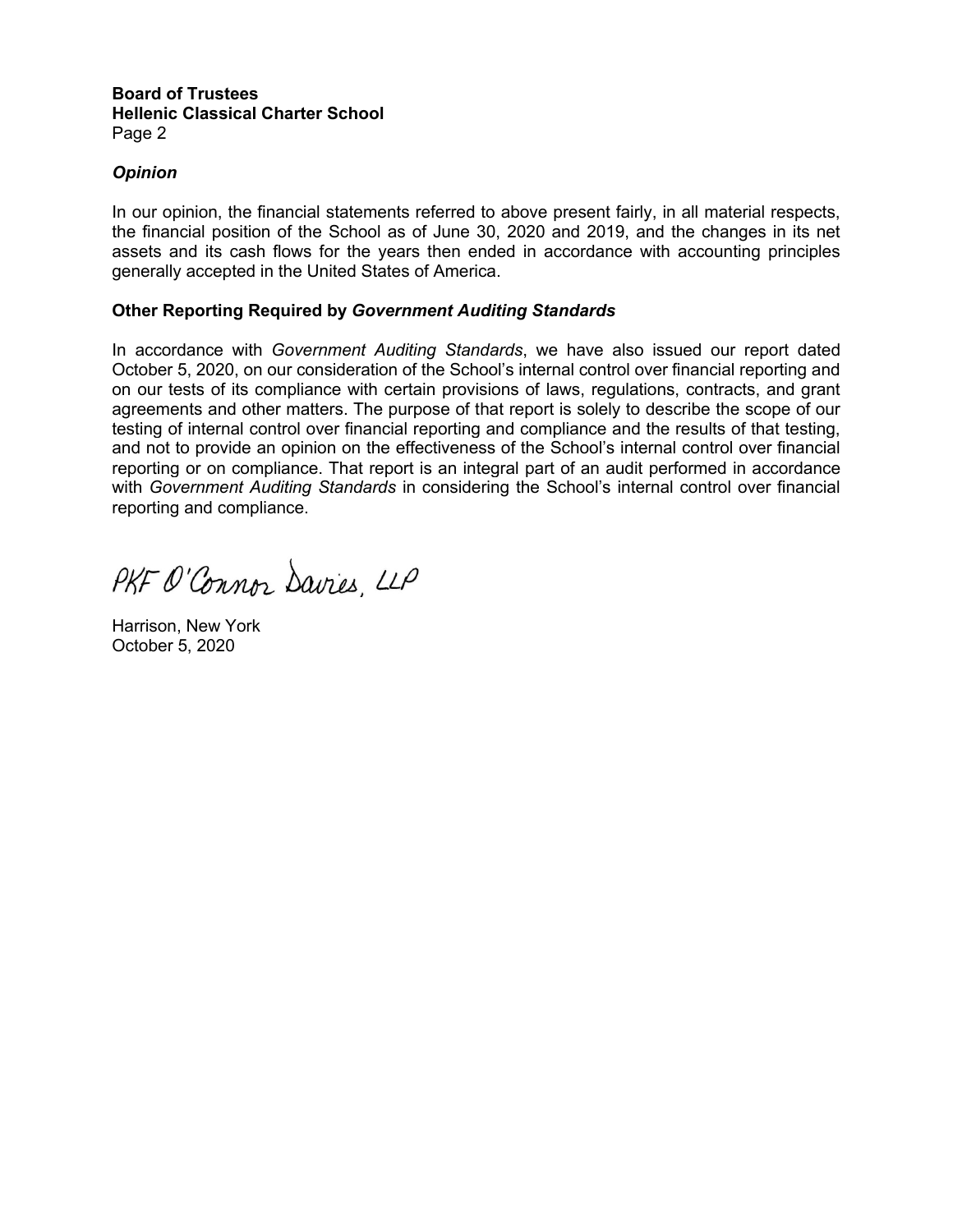#### Statements of Financial Position

|                                           | <b>June 30,</b>  |                  |  |  |
|-------------------------------------------|------------------|------------------|--|--|
|                                           | 2020             | 2019             |  |  |
| <b>ASSETS</b>                             |                  |                  |  |  |
| <b>Current Assets</b>                     |                  |                  |  |  |
| Cash                                      | \$<br>1,343,522  | \$<br>135,048    |  |  |
| Grants and contracts receivable           | 172,582          | 85,079           |  |  |
| Due from related party                    | 184,766          |                  |  |  |
| Prepaid expenses and other current assets | 44,570           | 41,473           |  |  |
| Cash - sinking fund                       |                  | 40,387           |  |  |
| <b>Total Current Assets</b>               | 1,745,440        | 301,987          |  |  |
| Property and equipment, net               | 10,493,655       | 11,009,746       |  |  |
| Restricted cash                           | 71,040           | 71,040           |  |  |
|                                           | 12,310,135<br>\$ | 11,382,773<br>\$ |  |  |
| <b>LIABILITIES AND NET ASSETS</b>         |                  |                  |  |  |
| <b>Current Liabilities</b>                |                  |                  |  |  |
| Accounts payable and accrued expenses     | \$<br>118,862    | \$<br>359,104    |  |  |
| Accounts payable - construction           | 50,984           | 361,266          |  |  |
| Accrued payroll and payroll taxes         | 907,602          | 808,755          |  |  |
| Loan payable                              | 7,112,270        | 7,326,807        |  |  |
| Line of credit                            |                  | 200,000          |  |  |
| Deferred rent, current portion            | 216,835          | 216,835          |  |  |
| <b>Total Current Liabilities</b>          | 8,406,553        | 9,272,767        |  |  |
| Paycheck Protection Program Ioan payable  | 1,279,500        |                  |  |  |
| Economic Injury Disaster Ioan payable     | 150,000          |                  |  |  |
| Deferred rent                             | 870,742          | 653,907          |  |  |
| <b>Total Liabilities</b>                  | 10,706,795       | 9,926,674        |  |  |
| <b>Net Assets</b>                         |                  |                  |  |  |
| Without donor restrictions                | 1,439,031        | 1,362,385        |  |  |
| With donor restrictions                   | 164,309          | 93,714           |  |  |
| <b>Total Net Assets</b>                   | 1,603,340        | 1,456,099        |  |  |
|                                           | 12,310,135<br>\$ | 11,382,773<br>\$ |  |  |

See notes to financial statements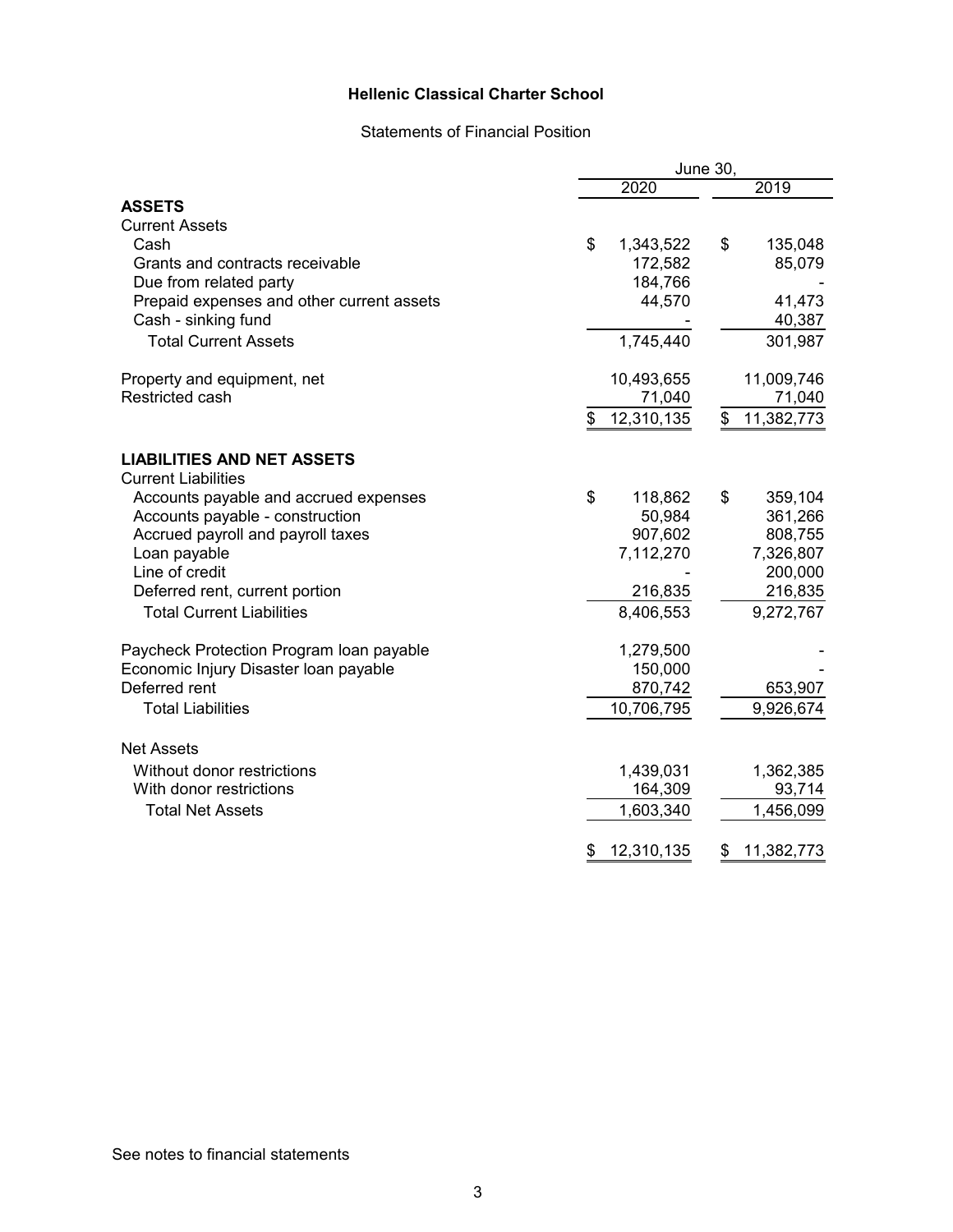#### Statement of Activities Year Ended June 30, 2020

|                                             | <b>Without Donor</b> | <b>With Donor</b> |                 |
|---------------------------------------------|----------------------|-------------------|-----------------|
|                                             | <b>Restrictions</b>  | Restrictions      | Total           |
| <b>REVENUE AND SUPPORT</b>                  |                      |                   |                 |
| State and local per pupil operating revenue | 8,425,540<br>\$.     | \$                | 8,425,540<br>S  |
| Universal pre-kindergarten                  | 184,200              |                   | 184,200         |
| Federal grants                              | 184,299              |                   | 184,299         |
| State grants                                | 47,188               |                   | 47,188          |
| Contributions and grants                    | 37,865               | 91,986            | 129,851         |
| Interest and other income                   | 19,931               |                   | 19,931          |
| Net assets released from restrictions       | 21,391               | (21, 391)         |                 |
| <b>Total Revenue and Support</b>            | 8,920,414            | 70,595            | 8,991,009       |
| <b>EXPENSES</b>                             |                      |                   |                 |
| <b>Program Services</b>                     |                      |                   |                 |
| Regular education                           | 6,396,390            |                   | 6,396,390       |
| Special education                           | 717,965              |                   | 717,965         |
| <b>Total Program Services</b>               | 7,114,355            |                   | 7,114,355       |
| <b>Supporting Services</b>                  |                      |                   |                 |
| Management and general                      | 1,695,405            |                   | 1,695,405       |
| Fundraising                                 | 34,008               |                   | 34,008          |
| <b>Total Expenses</b>                       | 8,843,768            |                   | 8,843,768       |
| Change in Net Assets                        | 76,646               | 70,595            | 147,241         |
| <b>NET ASSETS</b>                           |                      |                   |                 |
| Beginning of year                           | 1,362,385            | 93,714            | 1,456,099       |
| End of year                                 | 1,439,031<br>\$      | 164,309<br>\$     | 1,603,340<br>\$ |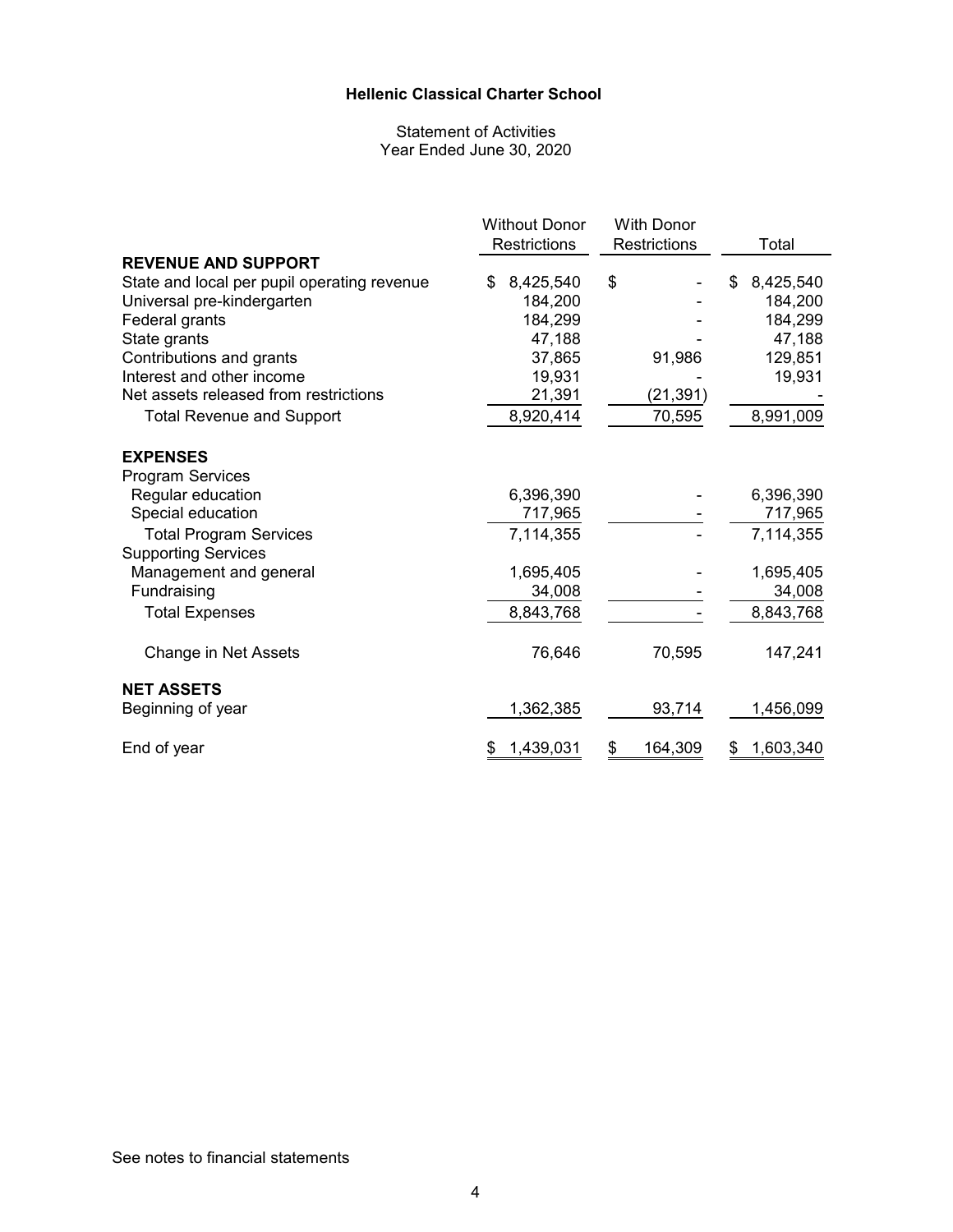#### Statement of Activities Year Ended June 30, 2019

|                                             | <b>Without Donor</b> | <b>With Donor</b> |                 |
|---------------------------------------------|----------------------|-------------------|-----------------|
|                                             | <b>Restrictions</b>  | Restrictions      | Total           |
| <b>REVENUE AND SUPPORT</b>                  |                      |                   |                 |
| State and local per pupil operating revenue | 7,823,084<br>\$.     | \$                | 7,823,084<br>S  |
| Universal pre-kindergarten                  | 184,273              |                   | 184,273         |
| Federal grants                              | 169,167              |                   | 169,167         |
| State grants                                | 59,995               |                   | 59,995          |
| Contributions and grants                    | 77,680               | 49,192            | 126,872         |
| Interest and other income                   | 56,621               |                   | 56,621          |
| Net assets released from restrictions       | 99,724               | (99,724)          |                 |
| <b>Total Revenue and Support</b>            | 8,470,544            | (50, 532)         | 8,420,012       |
| <b>EXPENSES</b>                             |                      |                   |                 |
| <b>Program Services</b>                     |                      |                   |                 |
| Regular education                           | 6,582,037            |                   | 6,582,037       |
| Special education                           | 675,810              |                   | 675,810         |
| <b>Total Program Services</b>               | 7,257,847            |                   | 7,257,847       |
| <b>Supporting Services</b>                  |                      |                   |                 |
| Management and general                      | 1,698,916            |                   | 1,698,916       |
| Fundraising                                 | 23,440               |                   | 23,440          |
| <b>Total Expenses</b>                       | 8,980,203            |                   | 8,980,203       |
| Change in Net Assets                        | (509, 659)           | (50, 532)         | (560, 191)      |
| <b>NET ASSETS</b>                           |                      |                   |                 |
| Beginning of year                           | 1,872,044            | 144,246           | 2,016,290       |
| End of year                                 | 1,362,385<br>\$      | 93,714<br>\$      | 1,456,099<br>\$ |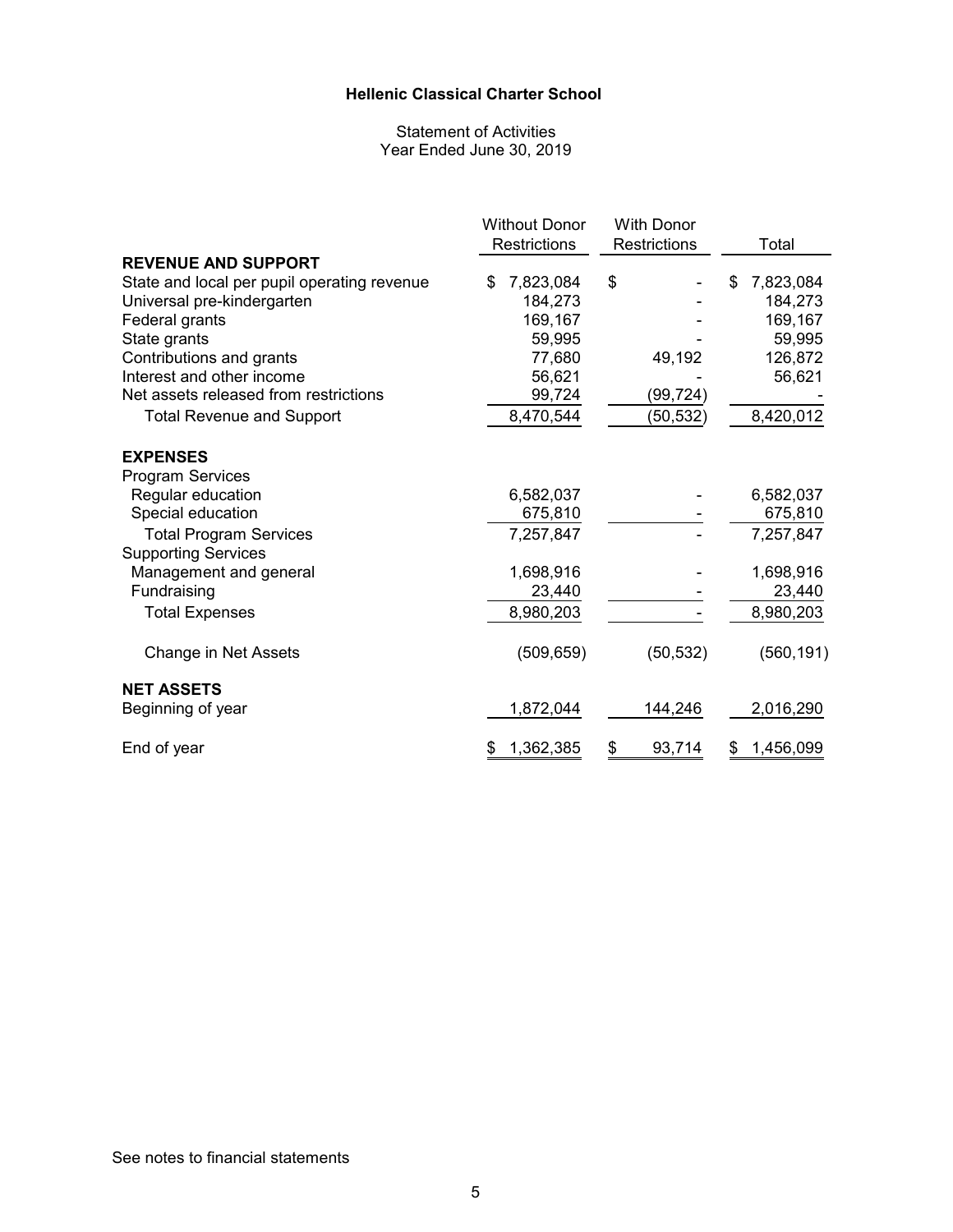#### Statement of Functional Expenses Year Ended June 30, 2020

|                                                                                                                                                                |                     | Program Services                   |                          |                                    |                                    |                                 |                                               |
|----------------------------------------------------------------------------------------------------------------------------------------------------------------|---------------------|------------------------------------|--------------------------|------------------------------------|------------------------------------|---------------------------------|-----------------------------------------------|
|                                                                                                                                                                | No. of<br>Positions | Regular<br>Education               | Special<br>Education     | Total                              | Management<br>and<br>General       | Fundraising                     | Total                                         |
| <b>Personnel Services Costs</b><br>Instructional personnel<br>Non Instructional personnel<br>Administrative staff personnel<br><b>Total Salaries and Staff</b> | 61<br>12<br>74      | \$3,851,865<br>64,233<br>3,916,098 | \$<br>439,564<br>439,564 | \$4,291,429<br>64,233<br>4,355,662 | 33,988<br>\$<br>795,255<br>829,243 | \$<br>8,497<br>12,324<br>20,821 | \$4,333,914<br>64,233<br>807,579<br>5,205,726 |
| Employee benefits and payroll taxes<br>Contracted services                                                                                                     |                     | 1,002,988<br>127,985               | 112,581<br>14,366        | 1,115,569<br>142,351               | 212,385<br>27,101                  | 5,333<br>680                    | 1,333,287<br>170,132                          |
| Legal<br>Auditing and accounting fees                                                                                                                          |                     | 31,595<br>29,277                   | 3,546<br>3,286           | 35,141<br>32,563                   | 6,690<br>6,200                     | 168<br>156                      | 41,999<br>38,919                              |
| Classroom supplies<br>Student transportation                                                                                                                   |                     | 158,270<br>28,537                  | 17,765<br>3,203          | 176,035<br>31,740                  | 33,514<br>6,043                    | 841<br>152<br>338               | 210,390<br>37,935                             |
| Repairs and maintenance<br>Telephone and internet service<br>Postage and delivery                                                                              |                     | 63,512<br>8,469<br>15,662          | 7,129<br>951<br>1,758    | 70,641<br>9,420<br>17,420          | 13,449<br>1,793<br>3,317           | 45<br>83                        | 84,428<br>11,258<br>20,820                    |
| Insurance<br>Facility expense                                                                                                                                  |                     | 53,663<br>495,394                  | 6,023<br>55,606          | 59,686<br>551,000                  | 11,363<br>104,901                  | 285<br>2,634                    | 71,334<br>658,535                             |
| Dues and subscriptions<br>Interest                                                                                                                             |                     | 4,898                              | 550                      | 5,448                              | 1,037<br>340,952                   | 26                              | 6,511<br>340,952                              |
| Depreciation and amortization<br><b>Miscellaneous</b>                                                                                                          |                     | 410,281<br>49,761                  | 46,052<br>5,585          | 456,333<br>55,346                  | 86,877<br>10,540                   | 2,181<br>265                    | 545,391<br>66,151                             |
| <b>Total Expenses</b>                                                                                                                                          |                     | \$6,396,390                        | 717,965<br>S.            | \$7,114,355                        | \$1,695,405                        | 34,008<br>S.                    | \$8,843,768                                   |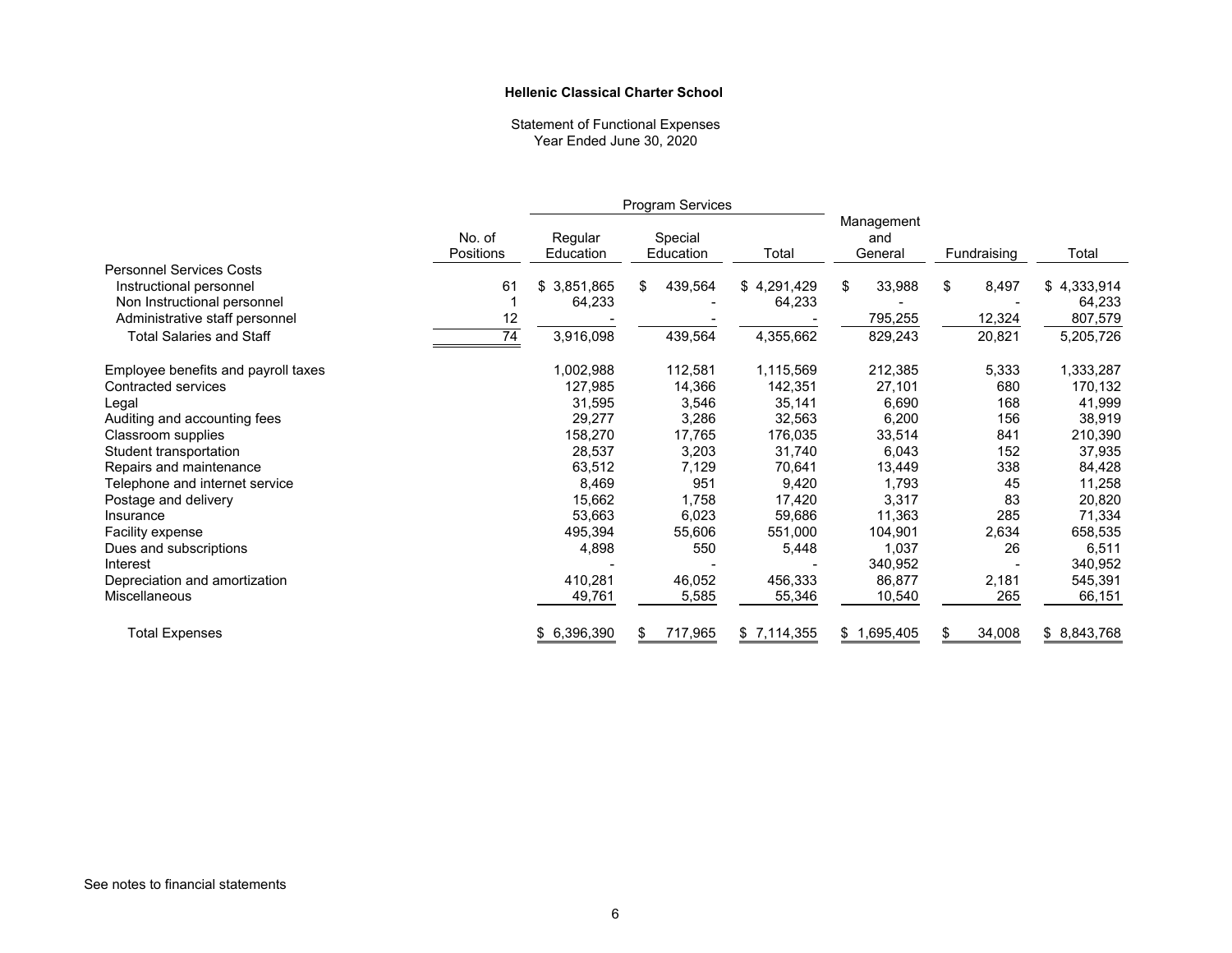#### Statement of Functional Expenses Year Ended June 30, 2019

|                                                                                                                                                                |                     | Program Services                   |     |                       |                                    |                                               |    |                          |                                                |
|----------------------------------------------------------------------------------------------------------------------------------------------------------------|---------------------|------------------------------------|-----|-----------------------|------------------------------------|-----------------------------------------------|----|--------------------------|------------------------------------------------|
|                                                                                                                                                                | No. of<br>Positions | Regular<br>Education               |     | Special<br>Education  | Total                              | Management<br>and<br>General                  |    | Fundraising              | Total                                          |
| <b>Personnel Services Costs</b><br>Instructional personnel<br>Non Instructional personnel<br>Administrative staff personnel<br><b>Total Salaries and Staff</b> | 63<br>4<br>8<br>75  | \$3,801,958<br>89,346<br>3,891,304 | \$. | 399,329<br>399,329    | \$4,201,287<br>89,346<br>4,290,633 | \$<br>30,650<br>121,062<br>641,854<br>793,566 | \$ | 6,144<br>7,713<br>13,857 | \$4,238,081<br>210,408<br>649,567<br>5,098,056 |
| Employee benefits and payroll taxes<br>Contracted services                                                                                                     |                     | 1,053,342<br>150,201               |     | 108,234<br>15,434     | 1,161,576<br>165,635               | 215,093<br>30,671                             |    | 3,751<br>535             | 1,380,420<br>196,841                           |
| Legal<br>Auditing and accounting fees                                                                                                                          |                     | 31,476<br>23,819                   |     | 3,234<br>2,447        | 34,710<br>26,266                   | 6,427<br>4,864                                |    | 112<br>85                | 41,249<br>31,215                               |
| Classroom supplies<br>Student transportation                                                                                                                   |                     | 139,419<br>31,606                  |     | 14,326<br>3,248       | 153,745<br>34,854                  | 28,470<br>6,454                               |    | 497<br>113               | 182,712<br>41,421                              |
| Repairs and maintenance<br>Telephone and internet service<br>Postage and delivery                                                                              |                     | 68,299<br>8,327<br>17,792          |     | 7,018<br>856<br>1,828 | 75,317<br>9,183<br>19,620          | 13,947<br>1,700<br>3,633                      |    | 243<br>30<br>63          | 89,507<br>10,913<br>23,316                     |
| Insurance<br>Facility expense                                                                                                                                  |                     | 49,314<br>512,461                  |     | 5,067<br>52,657       | 54,381<br>565,118                  | 10,070<br>104,645                             |    | 176<br>1,825             | 64,627<br>671,588                              |
| Dues and subscriptions<br>Interest                                                                                                                             |                     | 2,908                              |     | 299                   | 3,207                              | 594<br>355,901                                |    | 10                       | 3,811<br>355,901                               |
| Depreciation and amortization<br>Miscellaneous                                                                                                                 |                     | 536,989<br>64,780                  |     | 55,177<br>6,656       | 592,166<br>71,436                  | 109,653<br>13,228                             |    | 1,912<br>231             | 703,731<br>84,895                              |
| <b>Total Expenses</b>                                                                                                                                          |                     | \$6,582,037                        | \$. | 675,810               | \$7,257,847                        | \$1,698,916                                   | S  | 23,440                   | \$8,980,203                                    |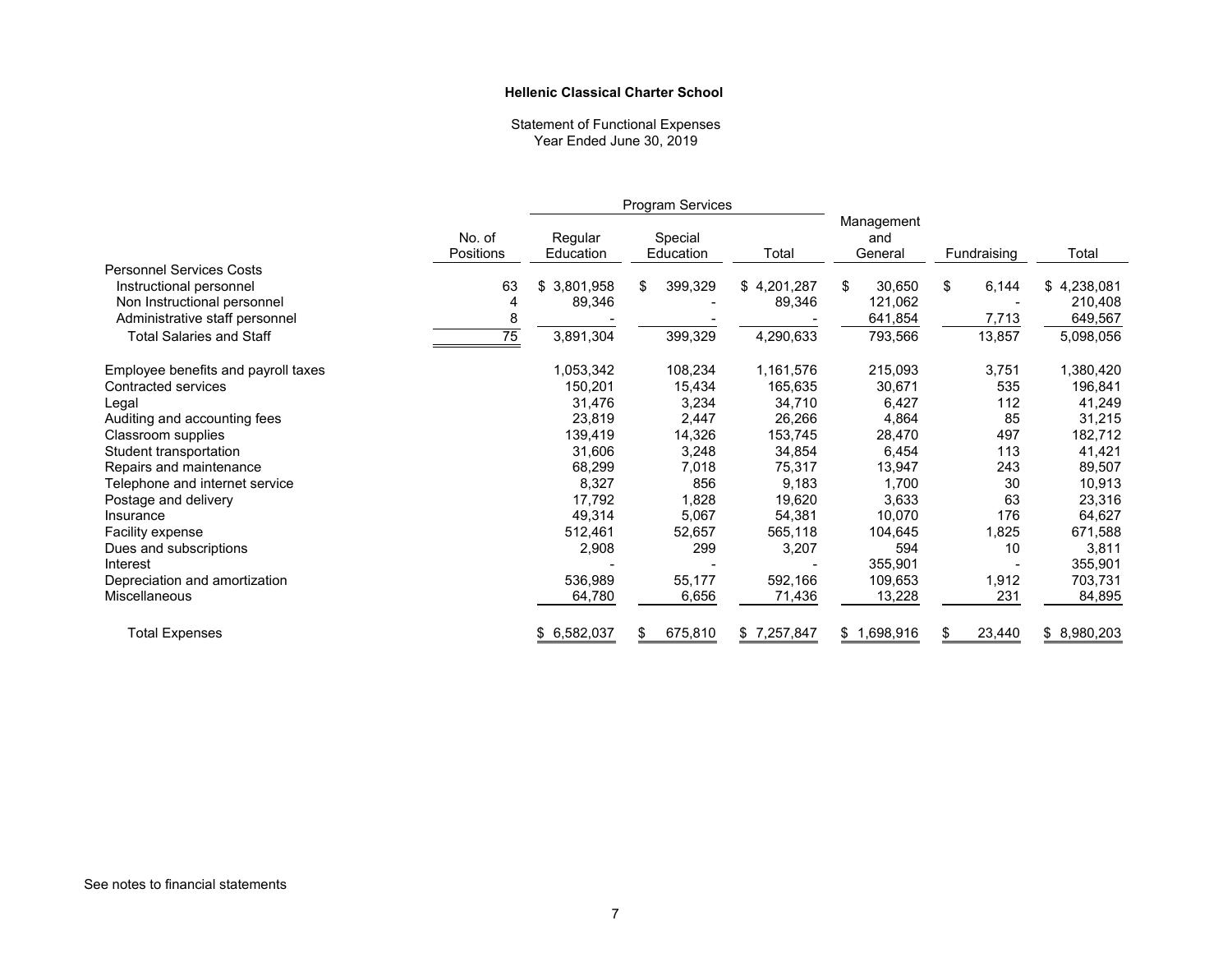#### Statements of Cash Flows

|                                                                                                                           | Year Ended June 30, |                         |    |            |
|---------------------------------------------------------------------------------------------------------------------------|---------------------|-------------------------|----|------------|
|                                                                                                                           |                     | 2020                    |    | 2019       |
| <b>CASH FLOWS FROM OPERATING ACTIVITIES</b>                                                                               |                     |                         |    |            |
| Change in net assets                                                                                                      | \$                  | 147,241                 | \$ | (560, 191) |
| Adjustments to reconcile change in net assets                                                                             |                     |                         |    |            |
| to net cash from operating activities                                                                                     |                     |                         |    |            |
| Depreciation and amortization                                                                                             |                     | 534,980                 |    | 641,265    |
| Amortization of debt issuance costs                                                                                       |                     | 10,411                  |    | 62,466     |
| Deferred rent                                                                                                             |                     | 216,835                 |    | 216,837    |
| Changes in operating assets and liabilities<br>Grants and contracts receivable                                            |                     |                         |    | 253,911    |
| Due from related party                                                                                                    |                     | (87, 503)<br>(184, 766) |    |            |
| Prepaid expenses and other current assets                                                                                 |                     | (3,097)                 |    | 14,972     |
| Accounts payable and accrued expenses                                                                                     |                     | (240, 242)              |    | (129, 121) |
| Accounts payable - construction                                                                                           |                     | (310, 282)              |    | (100,000)  |
| Accrued payroll and payroll taxes                                                                                         |                     | 98,847                  |    | (225, 609) |
| Net Cash from Operating Activities                                                                                        |                     | 182,424                 |    | 174,530    |
|                                                                                                                           |                     |                         |    |            |
| <b>CASH FLOWS FROM INVESTING ACTIVITIES</b>                                                                               |                     |                         |    |            |
| Purchases of property and equipment                                                                                       |                     | (18, 889)               |    | (41, 408)  |
| Cash - sinking fund                                                                                                       |                     | 40,387                  |    | 19,942     |
| Net Cash from Investing Activities                                                                                        |                     | 21,498                  |    | (21, 466)  |
|                                                                                                                           |                     |                         |    |            |
| <b>CASH FLOWS FROM FINANCING ACTIVITIES</b>                                                                               |                     |                         |    |            |
| Principal payments on loans                                                                                               |                     | (224, 948)              |    | (215, 807) |
| Payment on line of credit                                                                                                 |                     | (200,000)               |    |            |
| Proceeds from Paycheck Protection Program Ioan payable                                                                    |                     | 1,279,500               |    |            |
| Proceeds from Economic Injury Disaster Ioan payable                                                                       |                     | 150,000                 |    |            |
| Net Cash from Financing Activities                                                                                        |                     | 1,004,552               |    | (215, 807) |
|                                                                                                                           |                     |                         |    |            |
| Net Change in Cash and Restricted Cash                                                                                    |                     | 1,208,474               |    | (62, 743)  |
|                                                                                                                           |                     |                         |    |            |
| <b>CASH AND RESTRICTED CASH</b>                                                                                           |                     |                         |    |            |
| Beginning of year                                                                                                         |                     | 206,088                 |    | 268,831    |
|                                                                                                                           |                     |                         |    |            |
| End of year                                                                                                               |                     | \$1,414,562             | \$ | 206,088    |
|                                                                                                                           |                     |                         |    |            |
| The following table provides a reconciliation of cash and<br>restricted cash within the statements of financial position: |                     |                         |    |            |
|                                                                                                                           |                     |                         |    |            |
| Cash                                                                                                                      |                     | \$1,343,522             | \$ | 135,048    |
| Restricted cash                                                                                                           |                     | 71,040                  |    | 71,040     |
|                                                                                                                           |                     | \$1,414,562             | \$ | 206,088    |
|                                                                                                                           |                     |                         |    |            |
| SUPPLEMENTAL CASH FLOW INFORMATION                                                                                        |                     |                         |    |            |
| Cash paid during the year for interest                                                                                    | \$                  | 340,952                 | \$ | 355,901    |
|                                                                                                                           |                     |                         |    |            |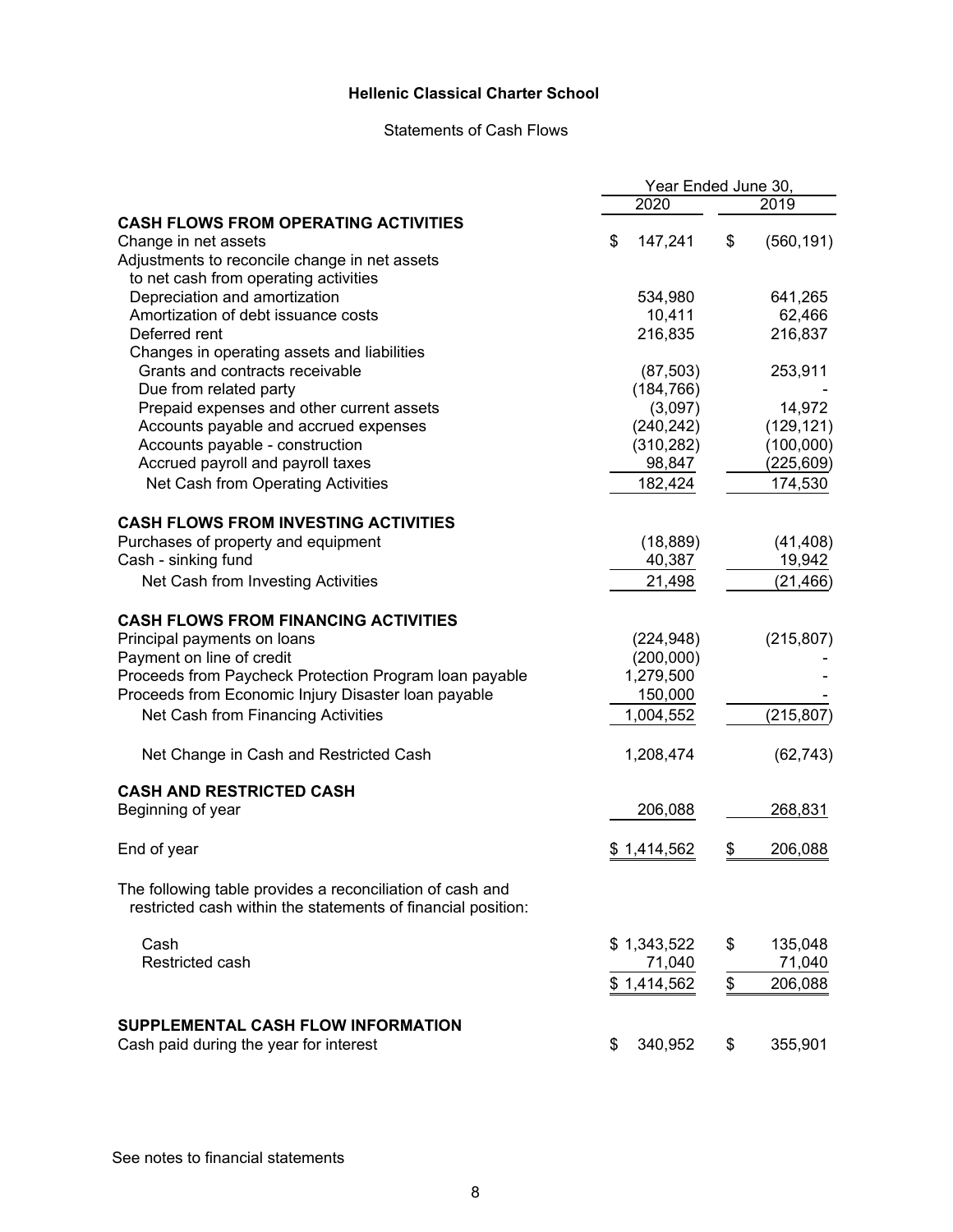# **1. Organization and Tax Status**

Hellenic Classical Charter School (the "School") is an education corporation that operates as a charter school in the borough of Brooklyn, New York City. On February 7, 2005, the Board of Regents and the Board of Trustees of the University of the State of New York for and on behalf of the State Education Department granted the School a charter valid for a term of five years and renewable upon expiration. The Board of Regents approved and issued several renewals to this Charter expiring June 30, 2024. The School was organized to prepare all students intellectually, socially and emotionally, to gain entry and succeed in the best high schools in New York City. The School provided education to approximately 497 students in grades kindergarten through eighth during the 2019-2020 academic year.

The School was approved to enter into a three year contract with the New York City Department of Education commencing with the 2014-2015 school year to operate a prekindergarten program with an option to renew for two additional years which expired June 30, 2020. The contract was renewed for an additional year expiring June 30, 2021. This contract is separate from the School's charter and is administered from the Department of Education's Division of Early Childhood. The pre-kindergarten program provided education to 18 students during the 2019-2020 academic year.

On December 11, 2018, the Board of Regents and the Board of Trustees of the University of the State of New York for and on behalf of the State Education Department granted the School a second charter, Hellenic Classical Charter School – Staten Island ("HCCS - SI"), valid for a term of five years and renewable upon expiration. Classes commenced in September 2019 for the 2019-2020 school year.

Effective July 1, 2020, the School merged into HCCS - SI. The School ceased to exist as a legal entity in conjunction with the merger. The plan of merger was approved by the New York State Board of Regents on May 1, 2020.

The New York City Department of Education provides free and reduced-price lunches and transportation directly to a majority of the School's students. Such costs are not included in these financial statements.

Except for taxes that may be due for unrelated business income, the School is exempt from federal income taxes under Section 501(c)(3) of the Internal Revenue Code and from state and local income taxes under comparable laws.

# **2. Summary of Significant Accounting Policies**

#### *Basis of Presentation and Use of Estimates*

The accompanying financial statements have been prepared in accordance with accounting principles generally accepted in the United States of America ("U.S. GAAP"), which requires management to make estimates and assumptions that affect the reported amounts of assets and liabilities and disclosure of contingent assets and liabilities at the date of the financial statements and the reported amounts of revenues and expenses during the reporting period. Accordingly, actual results could differ from those estimates.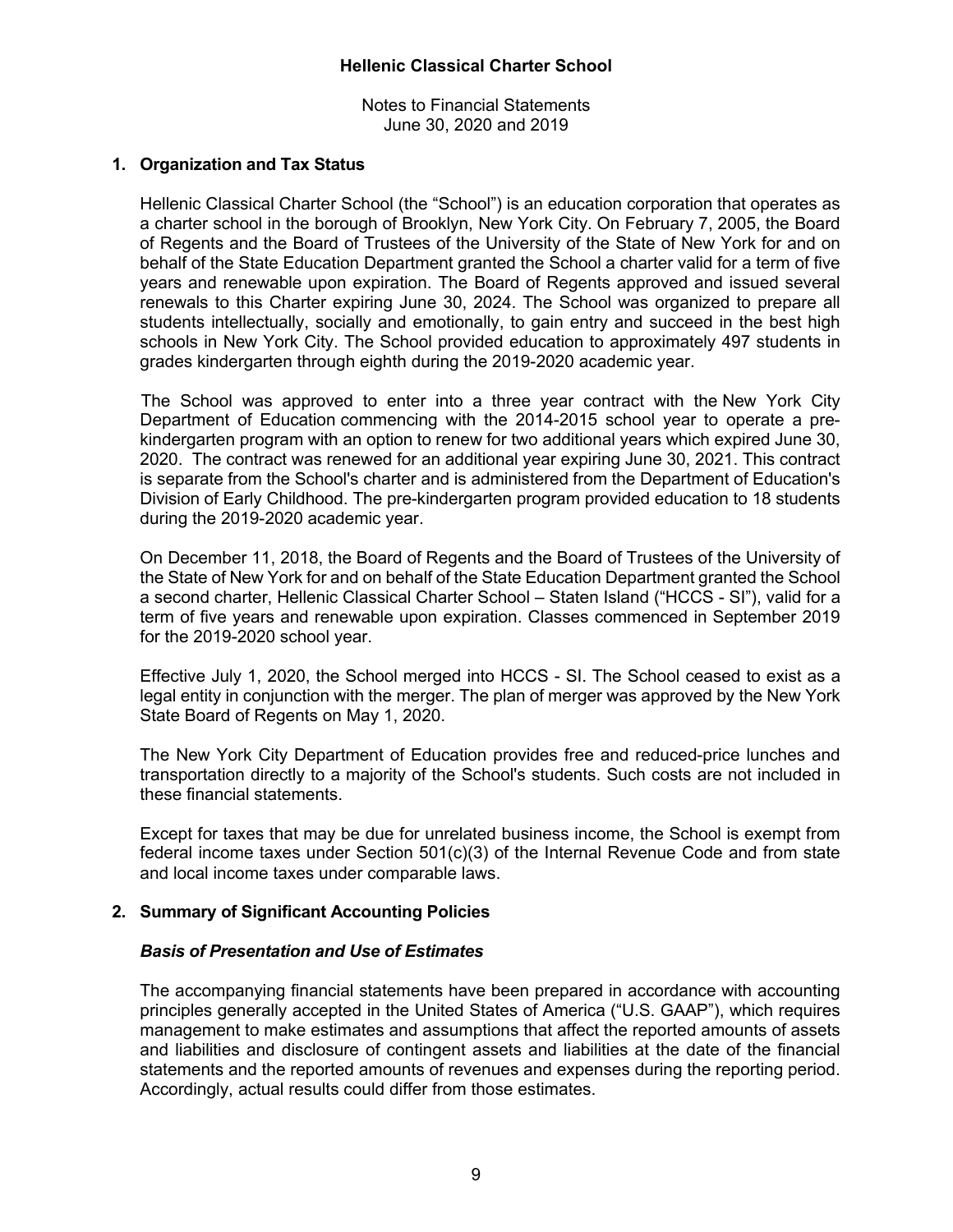Notes to Financial Statements June 30, 2020 and 2019

# **2. Summary of Significant Accounting Policies** *(continued)*

#### *Adoption of New Accounting Policies*

#### *Recognition of Contributions*

Effective July 1, 2019, the School adopted Accounting Standard Update ("ASU") 2018-08*, Clarifying the Scope and the Accounting Guidance for Contributions Received and Contributions Made.* This guidance provides a framework for evaluating whether contributions and grants should be accounted for as exchange transactions or as nonexchange transactions. Analysis of various provisions of this standard resulted in no significant changes in the way the School recognizes contributions and grants, and therefore no changes to the previously issued audited financial statements were required on a retrospective basis.

#### *Restricted Cash*

In November 2016, the Financial Accounting Standards Board issued ASU 2016-18, Statement of Cash Flows (Topic 230): Restricted Cash. ASU 2016-18 requires significant changes regarding how restricted cash is classified and presented on the statement of cash flows. On July 1, 2019, the School adopted the new guidance regarding the presentation and classification of restricted cash. The guidance requires the School to 1) include restricted cash and restricted cash equivalents in the cash and cash equivalent balances on the statements of cash flows, 2) provide a reconciliation between the statements of financial position and the statements of cash flows when more than one line item for cash, cash equivalents, restricted cash, and restricted cash equivalents is presented on the statements of financial position, 3) eliminate the presentation of transfers between restricted cash and cash, and 4) include disclosures about the nature of the restrictions for material balances. Adoption of the ASU resulted in a change in the accounting for restricted cash on the statements of cash flows.

#### *Net Assets Presentation*

Resources for various purposes are classified for accounting and reporting purposes into net asset categories established according to nature and purpose as follows:

*Net assets without donor restrictions* - consist of resources available for the general support of the School's operations. Net assets without donor restrictions may be used at the discretion of the School's management and/or the Board of Trustees.

*Net assets with donor restrictions* – represents amounts restricted by donors for specific activities of the School or to be used at a future date. The School records contributions as net assets with donor restrictions if they are received with donor stipulations that limit their use either through purpose or time restrictions. When a donor restriction expires, that is, when a time restriction ends or a purpose restriction is fulfilled, net assets with donor restrictions are reclassified to net assets without donor restrictions and reported in the statements of activities as net assets released from restrictions.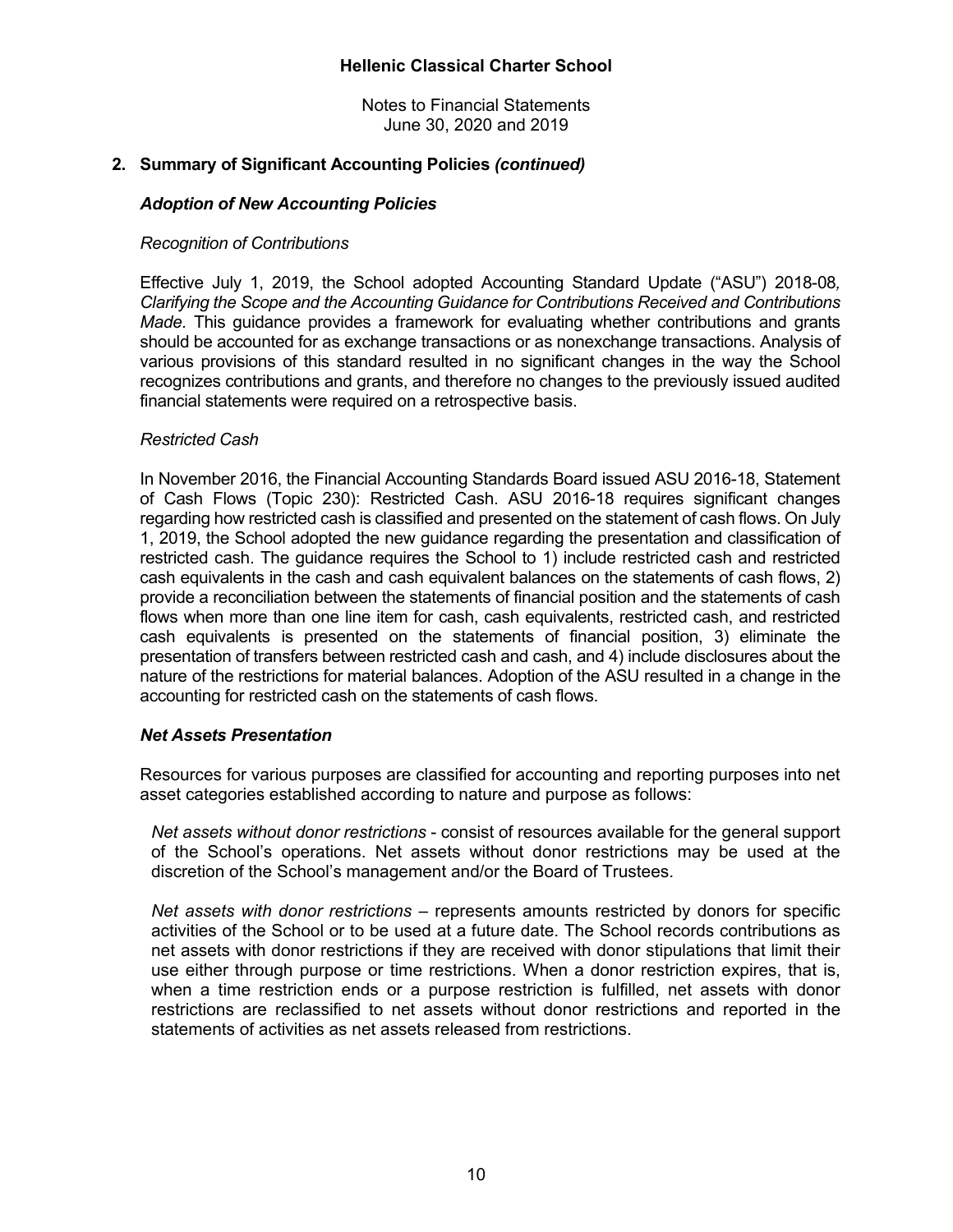# **2. Summary of Significant Accounting Policies** *(continued)*

#### *Cash - Sinking Fund*

The sinking fund was established as a requirement of the mortgage to pay construction related costs. The fund was scheduled to be closed out upon the School receiving a certificate of occupancy. The School received the certificate of occupancy during December 2018. The account was depleted by August 2019 to pay for the remaining construction costs.

# *Restricted Cash*

Under the provisions of its charter, the School established an escrow account to pay for legal and audit expenses that would be associated with a dissolution, should it occur.

# *Property and Equipment*

The School follows the practice of capitalizing all expenditures for property and equipment with costs in excess of \$1,000 and a useful life in excess of one year. Leasehold improvements are amortized over the shorter of the term of the lease, inclusive of all renewal periods, which are reasonably assured, or the estimated useful life of the asset ranging from five to thirty years. Purchased property and equipment are recorded at cost at the date of acquisition. Minor costs of maintenance and repairs are expensed as incurred. All property and equipment purchased with government funding is capitalized, unless the government agency retains legal title to such assets, in which case it is expensed as incurred.

Depreciation and amortization is recognized on the straight-line method over the estimated useful lives of such assets as follows:

| Computers and other equipment | 3 - 5 years |
|-------------------------------|-------------|
| <b>Furniture and fixtures</b> | 5 years     |

Property and equipment are reviewed for impairment if the use of the asset significantly changes or another indicator of possible impairment is identified. If the carrying amount for the asset is not recoverable, the asset is written down to its fair value. There were no asset impairments for the years ended June 30, 2020 and 2019.

#### *Revenue and Support*

Revenue from the state and local governments resulting from the School's charter status and based on the number of students enrolled is recorded when services are performed in accordance with the charter agreement. Federal and other state and local funds are recorded when expenditures are incurred and billable to the government agency.

Contribution revenue is recognized when a donor makes a gift to the School or a promise to make a gift to the School which is, in substance, unconditional. Grants and other contributions of cash are reported as net assets with donor restrictions if they are received with donor stipulations. Contributions and grants that are made to support the School's current year activities are recorded as net assets without donor restrictions. Contributions of assets other than cash are recorded at their estimated fair value at the date of donation.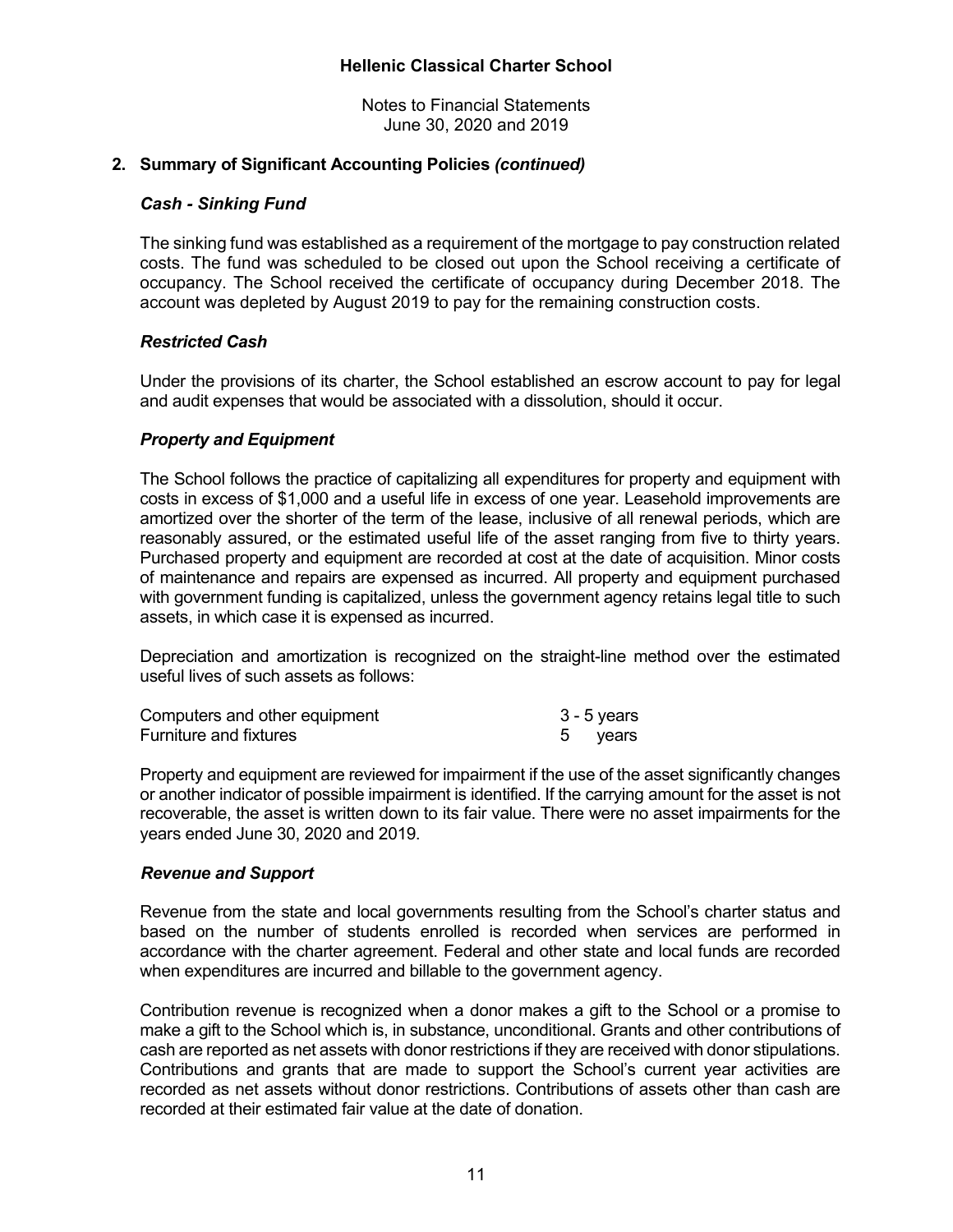# **2. Summary of Significant Accounting Policies** *(continued)*

#### *Debt Issuance Costs*

Debt issuance costs are reported on the statements of financial position as a reduction of the carrying amount of the related debt, and amortized on a method that approximates the interest method over the life of the associated debt. Amortization of debt issuance costs is included in interest expense.

# *Functional Expense Allocation*

The majority of expenses can generally be directly identified with the program or supporting service to which they relate and are charged accordingly. Other expenses by function have been allocated among program and supporting services classifications on the basis of periodic time and expense studies and other basis as determined by management of the School to be appropriate.

# *Accounting for Uncertainty in Income Taxes*

The School recognizes the effect of income tax positions only if those positions are more likely than not to be sustained. Management has determined that the School had no uncertain tax positions that would require financial statement recognition or disclosure. The School is no longer subject to examinations by the applicable taxing jurisdictions for years prior to June 30, 2017.

#### *Deferred Rent*

The School records its rent in accordance with U.S. GAAP guidance whereby all rental payments, including fixed rent increases, are recognized on a straight-line basis as an offset to rent expense. The difference between the straight-line rent expense and the required lease payments, as well as any unamortized lease incentives, is reflected in deferred rent in the accompanying statements of financial position.

#### **3. Management's Plan for Liquidity**

As reported on the balance sheet, the School's current liabilities exceed current assets as of June 30, 2020 and 2019. Management acknowledges that the cumulative effect of its construction expenditures and leasehold improvements in prior reporting periods has impacted the School's liquidity. However, the construction expenditures have ended, and management has continued to improve its liquidity through fundraising, increase in enrollment, reduction of expenditures and use of a credit line. In addition, as described in Note 8, the School's loan payable matures on January 5, 2021. Management is currently in the process of refinancing the loan using tax exempt bond financing and anticipates they will close on the bond transaction in December 2020. There can be no assurance as to the availability or terms upon which such extension or financing might be available. Management believes that these measures will enable the School to satisfy its financial obligations going forward and allay any concerns over liquidity, (see note 19).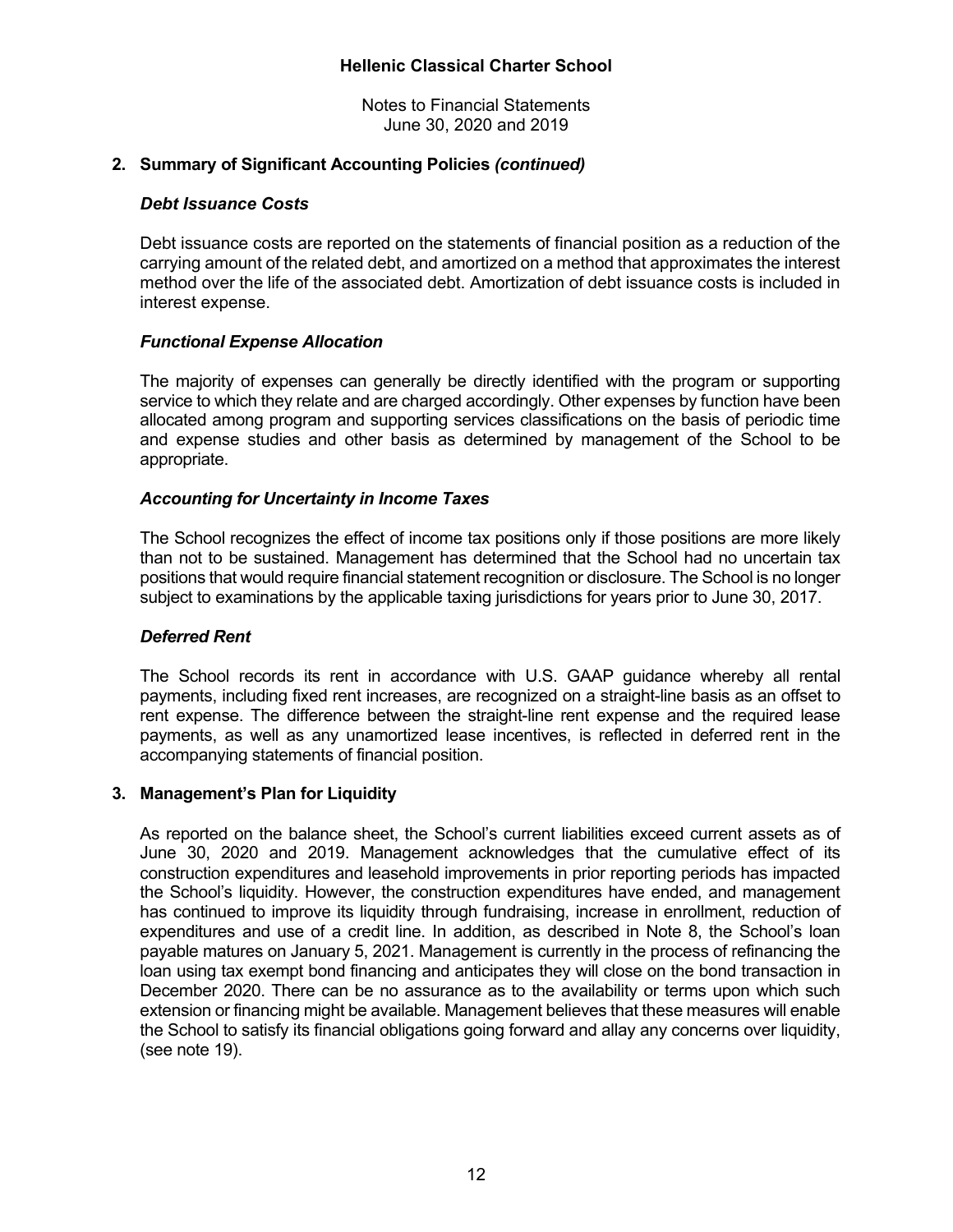#### **4. Grants and Contracts Receivable**

Grants and contracts receivable consist of federal, state, city entitlements and grants. The School expects to collect these receivables within one year and has not provided an allowance for doubtful accounts.

# **5. Related Party Transactions (not disclosed elsewhere)**

The School is an affiliate of Hellenic Classical Charter School – Staten Island ("HCCS - SI"), a New York State not-for-profit education corporation who both share common management and board members. The School was not required to consolidate financial statements with HCCS – SI as the School does not have economic interest in the net assets of HCCS – SI. The School supported HCCS - SI through financial, and facility development efforts. For the years ended June 30, 2020 and 2019, HCCS – SI paid the School for shared expenses in the amount of \$46,245 and \$0. The net balance due from HCCS - SI at June 30, 2020 and 2019 was \$184,766 and \$0.

# **6. Property and Equipment**

Property and equipment consists of the following at June 30:

|                               |   | 2020        |            |               |  | 2019 |
|-------------------------------|---|-------------|------------|---------------|--|------|
| <b>Furniture and fixtures</b> | S | 733,720     | S          | 714,831       |  |      |
| Computers and other equipment |   | 85,506      |            | 85,506        |  |      |
| Leasehold improvements        |   | 15,467,763  | 15,467,763 |               |  |      |
|                               |   | 16,286,989  |            | 16,268,100    |  |      |
| Accumulated depreciation      |   |             |            |               |  |      |
| and amortization              |   | (5,793,334) |            | (5, 258, 354) |  |      |
|                               |   | 10,493,655  |            | \$11,009,746  |  |      |

#### **7. Liquidity and Availability of Financial Assets**

Financial assets available for general expenditure, that is, without donor or other restrictions limiting their use within one year of the statement of financial position date, are comprised of the following at June 30:

|                                    | 2020      | 2019 |           |  |
|------------------------------------|-----------|------|-----------|--|
| Cash                               | 1,343,522 | S    | 135,048   |  |
| Grants and contracts receivable    | 172,582   |      | 85,079    |  |
| Due from related party             | 184,766   |      |           |  |
| Other current assets               | 21,214    |      | 37,394    |  |
|                                    | 1,722,084 |      | 257,521   |  |
| Net assets with donor restrictions | (164,309) |      | (93, 714) |  |
|                                    | 1,557,775 |      | 163,807   |  |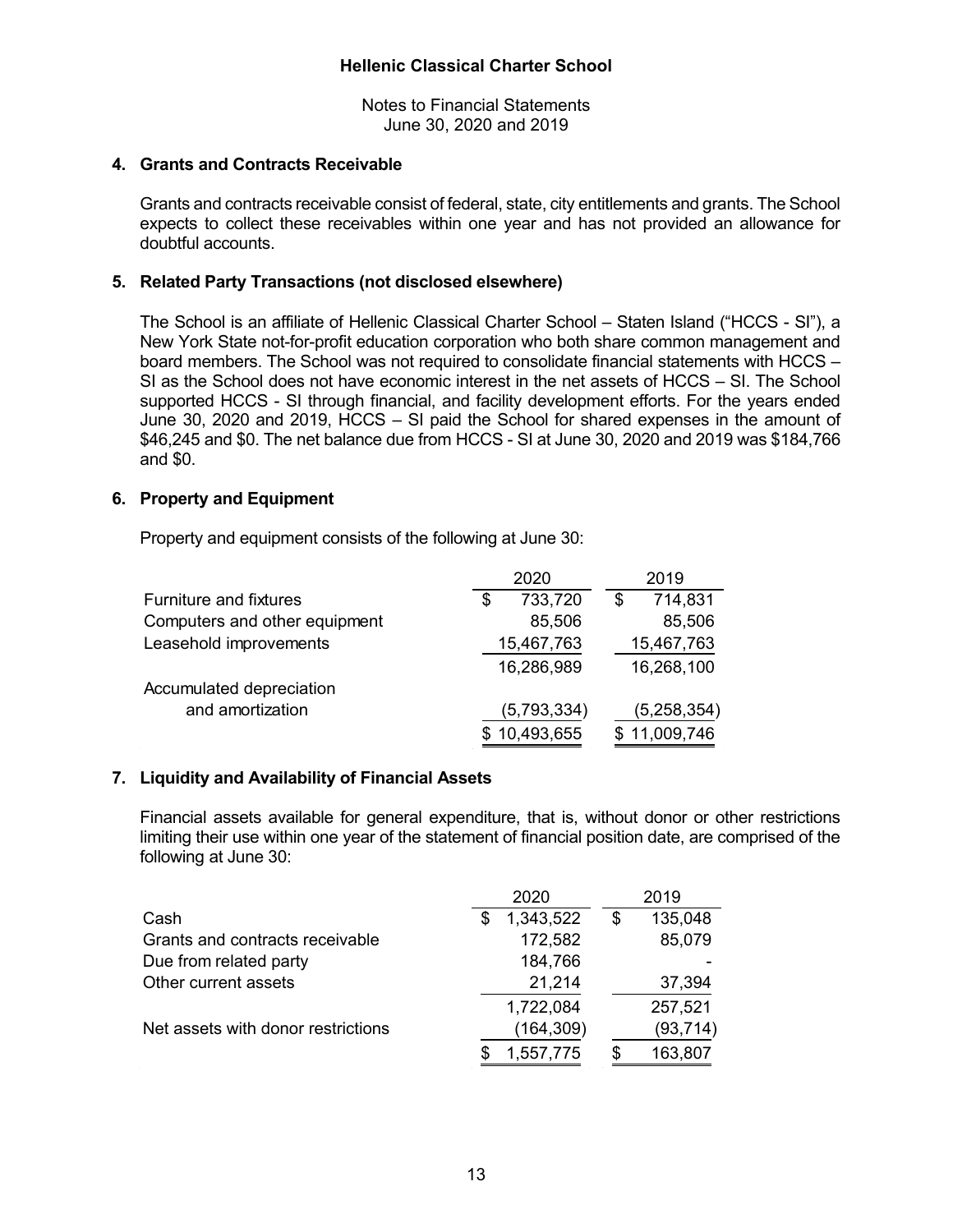# **7. Liquidity and Availability of Financial Assets** *(continued)*

As part of the School's liquidity management plan, the status of grants and contracts receivable is monitored regularly and any excess cash is held in money market accounts and other liquid instruments until it is required for operational use. To help manage unanticipated liquidity needs, the School has a line of credit in the amount of \$200,000 which could be drawn upon as further disclosed in Note 9.

# **8. Loan Payable**

On April 5, 2012, the School entered into a leasehold mortgage agreement with Hudson Valley National Bank in the amount of up to \$8,000,000 in order to finance leasehold improvements to the school and refinance all or a portion of a construction loan previously obtained. The loan is secured by the building and its contents. The interest rate on the loan is The Wall Street Journal's prime rate plus 1.5%, but in no event less than 6.0%.

On September 8, 2014, the School converted the construction loan into a mortgage and increased the balance to \$8,280,000. The loan is secured by the building and its contents. Monthly payments of principal and interest commenced in October 2014 based on an amortization period of 25 years. Interest on the loan is at 4.5% per annum. The loan matures on January 5, 2021. Management is currently in the process of refinancing the loan and anticipates they will close on the loan in December 2020 with their existing lender. A balloon payment of \$6,993,205 is due at maturity. Interest expense on the loan was \$331,012 and \$340,151 for the years ended June 30, 2020 and 2019, (see note 19).

The School's loan has a debt covenant requirement to maintain a minimum of two million dollars of net assets without donor restrictions. As of June 30, 2020 and 2019, net assets without donor restrictions was \$1,439,031 and \$1,362,385. The School has obtained a waiver from the bank for this requirement.

As of June 30, 2020 and 2019 the balance of the loan, net of unamortized debt issuance costs was \$7,112,270, and \$7,326,807.

#### **9. Line of Credit**

The School has a line of credit of \$200,000. Interest is payable monthly at an interest rate of prime plus .75%. The interest rate as of June 30, 2019 was 6.25%. The line of credit is collateralized with the School's corporate assets. The line of credit matures on January 5, 2021 and renews automatically. The balance outstanding at June 30, 2020 and 2019, is \$0, and \$200,000. Interest expense on the line of credit for 2020 and 2019 was \$4,374 and \$9,742. The line of credit is cross-collateralized and cross-default with the loan payable (Note 8). In addition, a material adverse change in the School's financial condition could result in a default on the loan.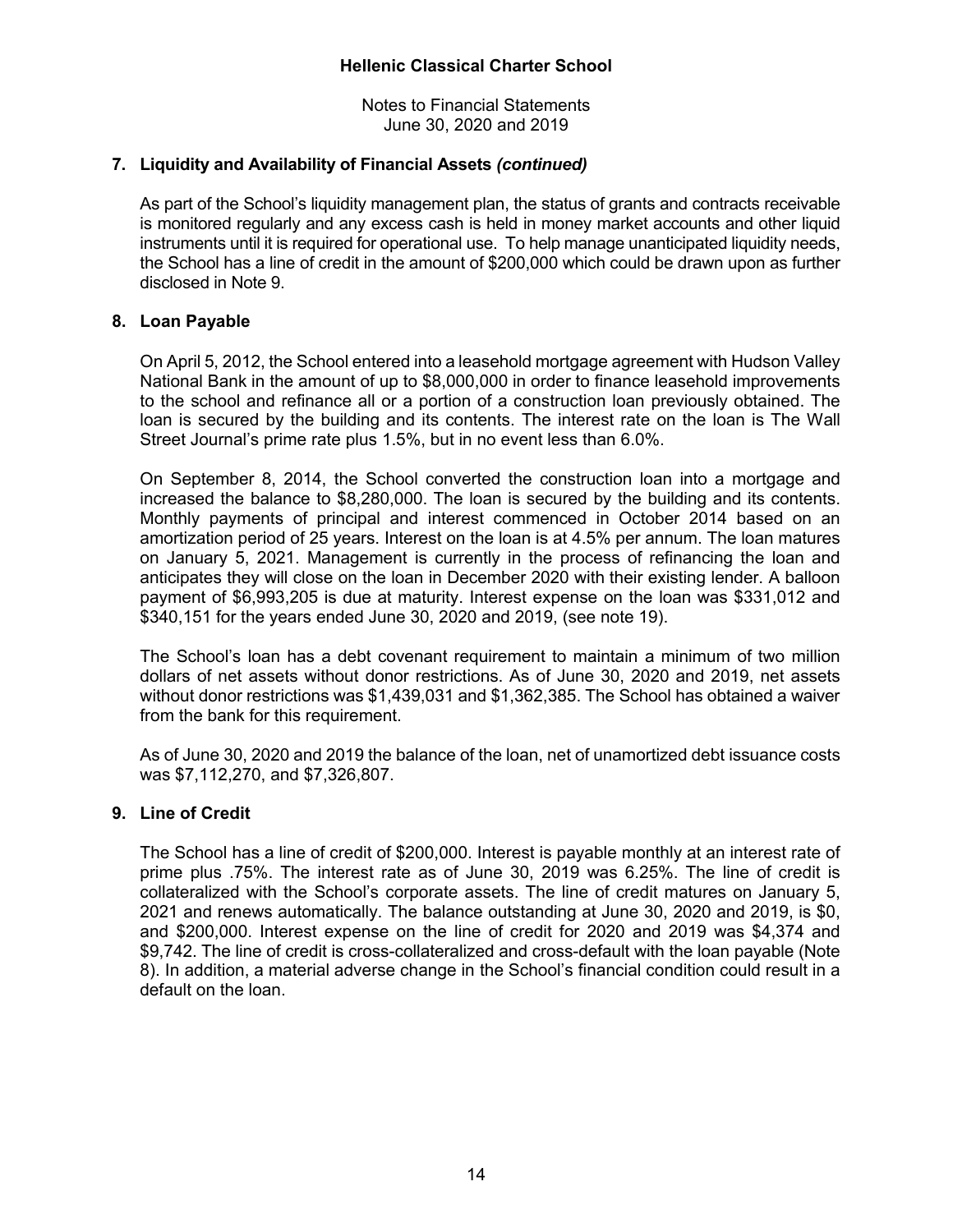# **10. Net Assets with Donor Restrictions**

Net assets with donor restrictions consist of the following at June 30:

|                                  | 2020    |     | 2019   |
|----------------------------------|---------|-----|--------|
| <b>Classroom Libraries/STEAM</b> | 13.884  |     | 35,275 |
| Air conditioning system          | 150,425 |     | 58,439 |
|                                  | 164.309 | \$. | 93.714 |

During the years ended June 30, 2020 and 2019, net assets were released from donor restrictions by incurring expenses satisfying the restricted purpose or by the occurrence of other events specifies by donors as follows:

|                                               |    | 2020   | 2019   |
|-----------------------------------------------|----|--------|--------|
| Classroom Libraries/STEAM                     | \$ | 21,391 | 14,696 |
| Technology                                    |    |        | 21,201 |
| <b>History Day Fair/Ancient Greek Theatre</b> |    |        | 13,827 |
| Air conditioning system                       |    |        | 50,000 |
|                                               | S  | 21,391 | 99,724 |

# **11. Employee Benefit Plan**

The School maintains a defined contribution retirement plan qualified under Internal Revenue Code 401(k) for the benefit of its eligible employees. Under the Plan the School provides matching contributions up to 3% of annual compensation on a discretionary basis. The School did not contribute to the Plan for the years ended June 30, 2020 and 2019.

# **12. Lease Commitment**

# *Facility lease*

On March 14, 2012, the School entered into a thirty-year non-cancelable operating lease for the facility space expiring on June 30, 2042. The School has the option to extend the lease for ten years and another nine years. Annual lease payments commence at \$500,000 per annum for the first two years and increase incrementally through the life of the lease. The School obtained a credit of \$3,900,060 as a result of improvements to the building completed in September 2014. The credit will be applied against rent payments due over the first 15 years of the lease commencing after construction is completed and amortized over 30 years. During the years ended June 30, 2020 and 2019, the School received \$260,000 of the credit each year. The School has credits due of \$2,648,385 and \$2,908,389 as of June 30, 2020 and 2019. In addition, in 2017 the School was obligated to pay the landlord \$600,000 plus interest at 1.75% per annum, to compensate for the inconvenience resulting during construction. The balance due as of June 30, 2020 and 2019, was \$50,984 and \$135,957. Interest expense was \$3,477 and \$6,008 for the years ended June 30, 2020 and 2019.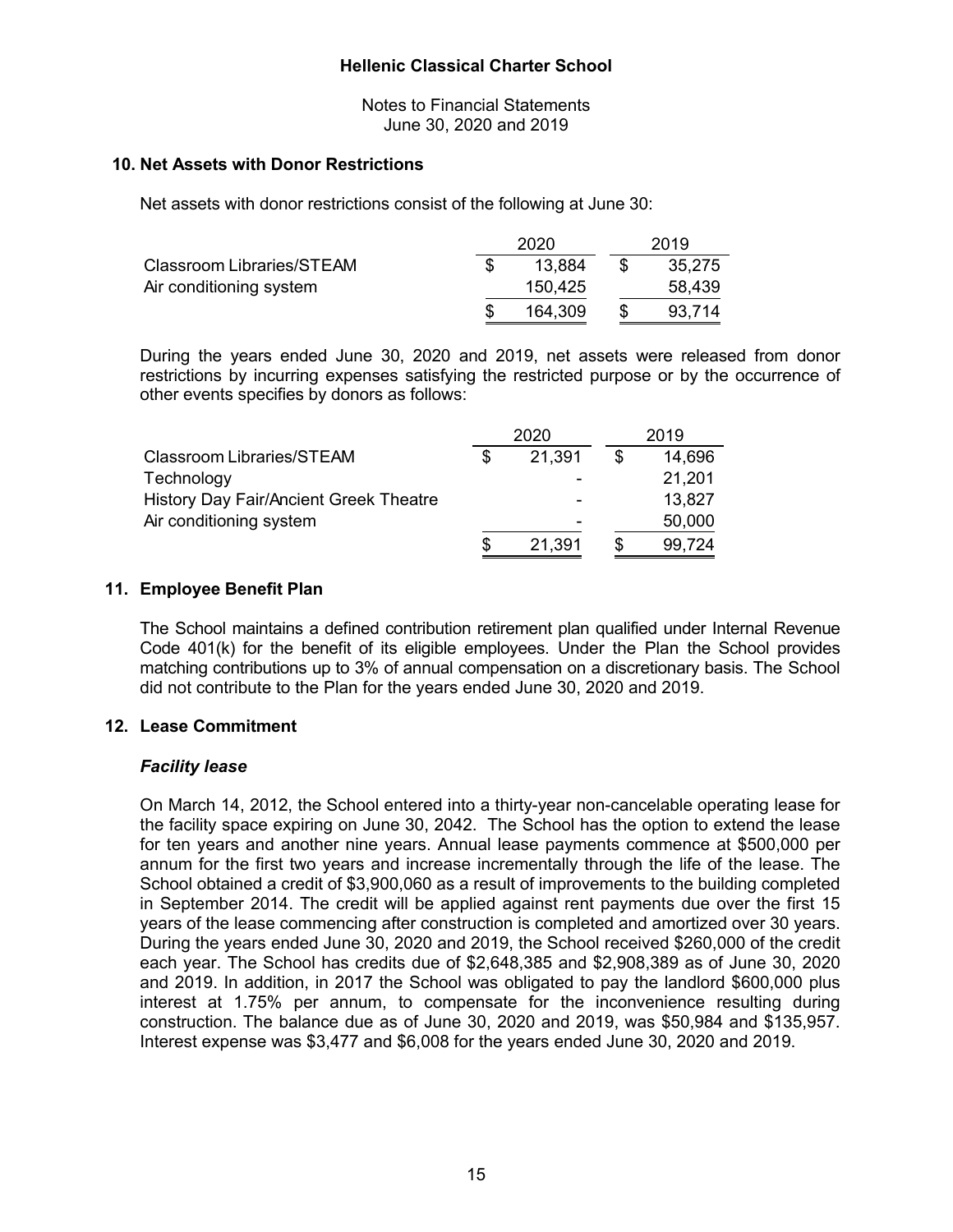# **12. Lease Commitment** *(continued)*

The future minimum lease payments under the facility lease are as follows for the years ending June 30:

| 2021       | \$<br>578,813 |
|------------|---------------|
| 2022       | 578,813       |
| 2023       | 578,813       |
| 2024       | 607,753       |
| 2025       | 607,753       |
| Thereafter | 11,961,810    |
|            | \$14,913,755  |

Rent expense is recognized on the straight-line basis. The differences between cash payments under the lease agreement and the straight-line rent have been recognized as deferred rent in the accompanying statements of financial position from inception of the lease. Balance in deferred rent at June 30, 2020 and 2019, was \$1,087,577 and \$870,742.Rent expense under the operating lease for the years ended June 30, 2020 and 2019, was \$508,081.

# *Equipment Lease*

In addition, the School entered into two leases for copier machines. The leases started in November 2015 for a term of 60 months. On September 27, 2019, a copier machine was returned and new copier machine were leased for the term of 60 months expiring September 27, 2024.

The future minimum lease payments under the copier leases are as follows for the years ending June 30:

| 2021 | \$<br>17,028 |
|------|--------------|
| 2022 | 17,028       |
| 2023 | 17,028       |
| 2024 | 17,028       |
| 2025 | 4,257        |
|      | \$<br>72,369 |

The copier lease expense for the years ended June 30, 2020 and 2019 was \$23,685 and \$22,860.

# **13. Concentration of Credit Risk**

Financial instruments that potentially subject the School to concentrations of credit and market risk consist principally of cash and cash equivalents on deposit with financial institutions, which from time to time may exceed the Federal Deposit Insurance Corporation limit. The School does not believe that a significant risk of loss due to the failure of a financial institution presently exists. As of June 30, 2020 and 2019 approximately \$1,005,000 and \$0 cash was maintained with Institutions in excess of FDIC limits.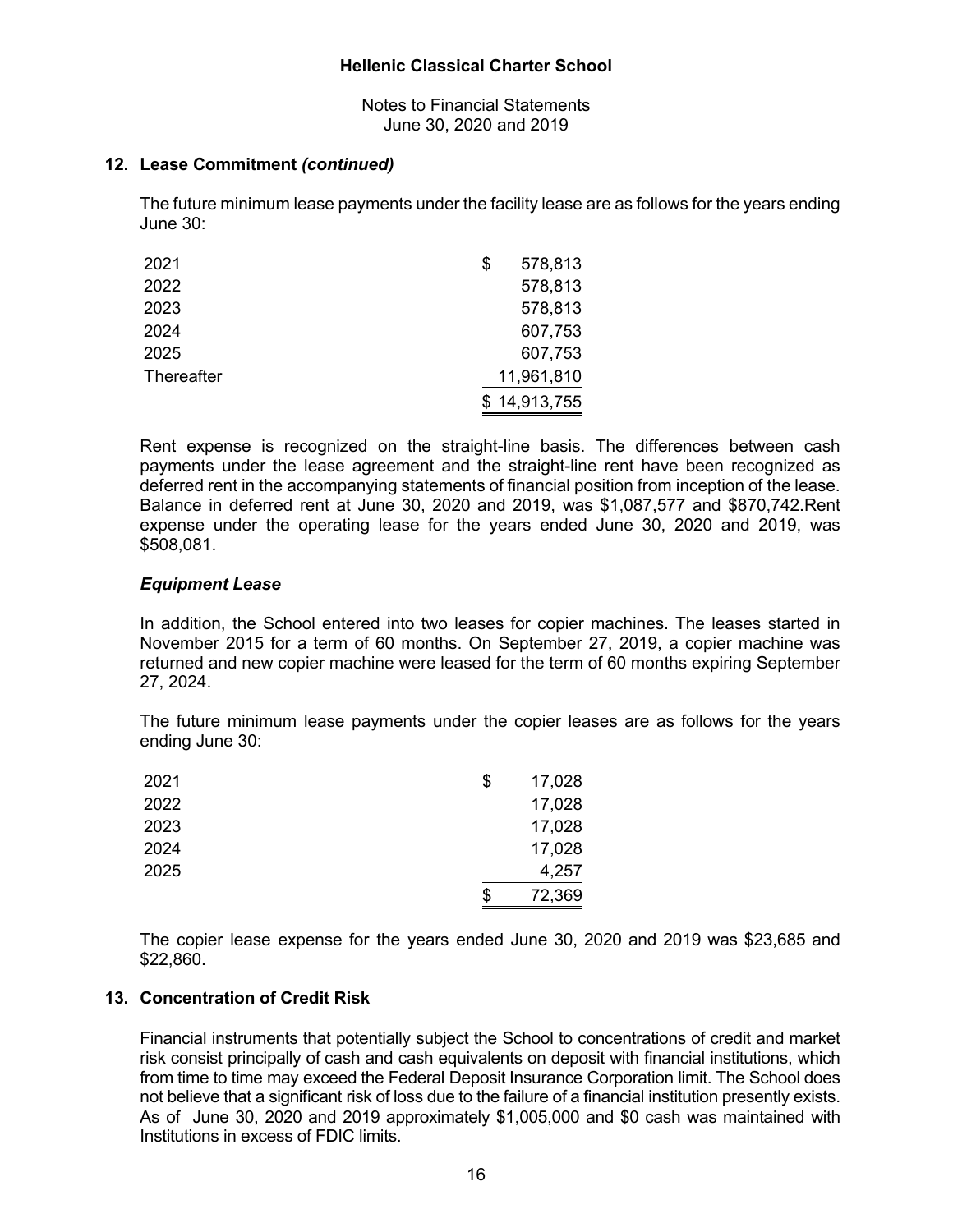# **14. Concentration of Revenue and Support**

The School receives a substantial portion of its support and revenue from the New York City Department of Education. For the years ended June 30, 2020 and 2019, the School received approximately 96% and 95% of its total revenue and support from the New York City Department of Education. If the charter school laws were modified, reducing or eliminating these revenues, the School's finances could be materially adversely affected.

# **15. Paycheck Protection Program Loan Payable**

On May 3, 2020, the School qualified for and received a loan pursuant to the Paycheck Protection Program ("PPP"), a program implemented by the U.S. Small Business Administration under the Coronavirus Aid, Relief, and Economic Security Act, from a qualified PPP lender, for an aggregate principal amount of \$1,279,500 (the "PPP Loan"). The PPP Loan bears interest at a fixed rate of 1.0% per annum, with the first six months of interest deferred, has a term of five years, and is unsecured and guaranteed by the U.S. Small Business Administration. The principal amount of the PPP Loan is subject to forgiveness under the PPP upon the School's request to the extent that the PPP Loan proceeds are used to pay expenses permitted by the PPP, including payroll costs, covered rent and mortgage obligations, and covered utility payments incurred by the School. The School intends to apply for forgiveness of the PPP Loan with respect to these covered expenses. The School believes that most, if not all, of the PPP Loan will meet the requirements for debt forgiveness. To the extent that all or part of the PPP Loan is not forgiven, the School will be required to pay interest on the PPP Loan through the date principal is repaid in full or maturity date.

#### **16. Economic Injury Disaster Loan Payable**

On June 2, 2020, the School qualified for and received a loan pursuant to the Economic Injury Disaster Loan Program (the "EIDL Program"), a program implemented by the U.S. Small Business Administration under the Coronavirus Aid, Relief, and Economic Security Act, from a qualified EIDL Program lender, for an aggregate principal amount of \$150,000 (the "EIDL loan""). The EIDL loan bears interest at a fixed rate of 2.75% per annum. Monthly installment payments including principal and interest of \$641 will begin 12 months from day of loan and matures June 2, 2050. The EIDL loan is secured with a security interest in the School's tangible and intangible personal property, and is guaranteed by the U.S. Small Business Administration. EDIL loan proceeds are to be used solely as working capital to alleviate economic injury caused by disaster occurring in the month of January 31, 2020 and continuing thereafter.

#### **17. Contingency**

Certain grants and contracts may be subject to audit by the funding sources. Such audits might result in disallowances of costs submitted for reimbursement. Management is of the opinion that such cost disallowances, if any, will not have a material effect on the accompanying financial statements. Accordingly, no amounts have been provided in the accompanying financial statements for such potential claims.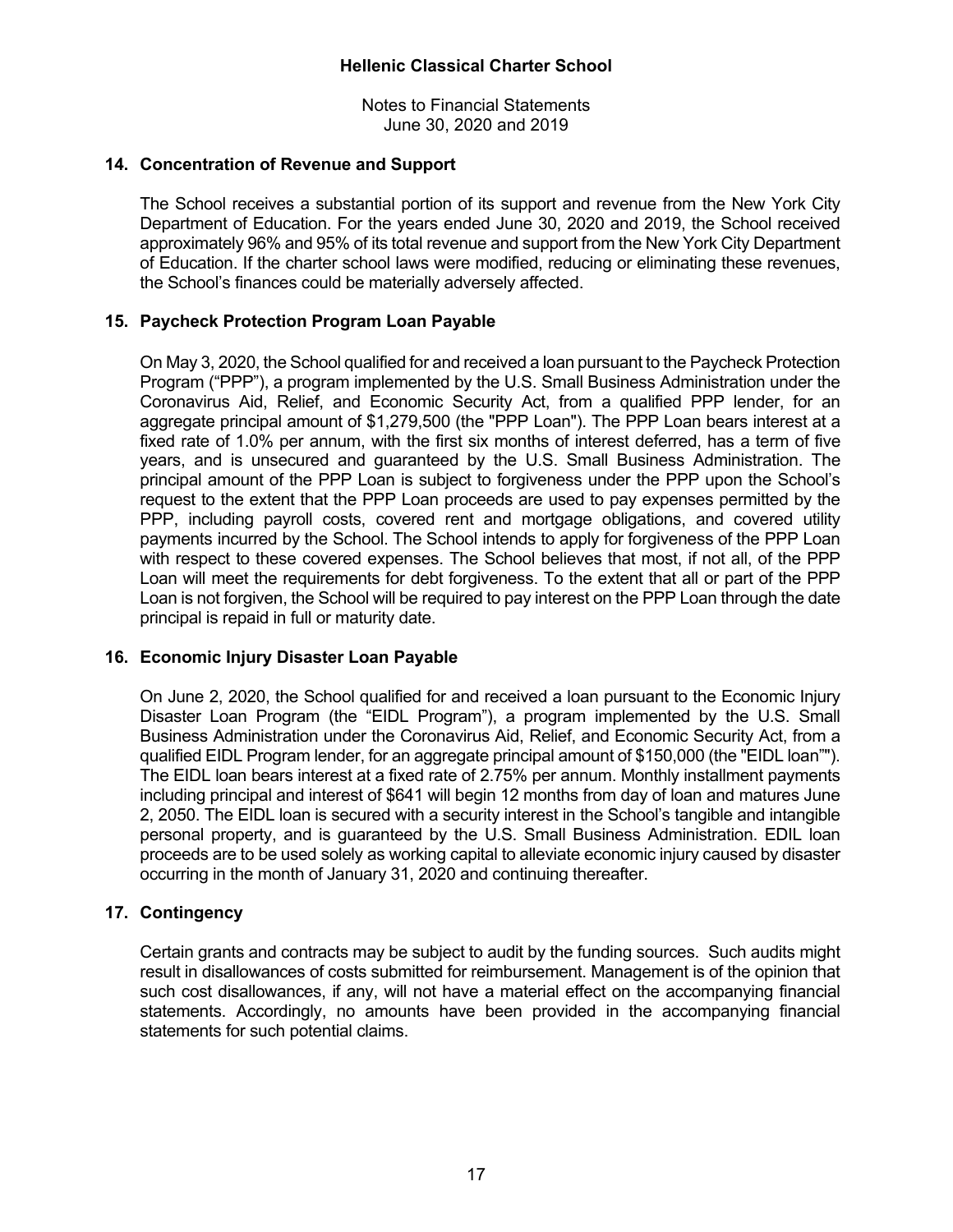# **18. Risks and Uncertainties**

The School's operations and financial performance may be affected by the recent COVID-19 outbreak which has spread globally and is expected to adversely affect economic conditions throughout the world. If the outbreak continues and conditions worsen, the School may experience a disruption in operations as well as a decline in revenue activities. Economic uncertainty is related to the potential reduction and/or delays in state and local per pupil operating revenue, shortfalls and variations in enrollment, and operational and other changes that could increase expenses. The outbreak may adversely affect the School's activities, financial condition, results of operations, and cash flows. Management is closely monitoring the impact of COVID-19 and believes the School is taking appropriate actions to mitigate the negative impact. However, management is unable to estimate the financial impact, if any, related to this matter.

# **19. Subsequent Events Evaluation by Management**

Management has evaluated subsequent events for disclosure and/or recognition in the financial statements through the date that the financial statements were available to be issued, which date is October 5, 2020.

Effective July 1, 2020, the School merged into HCCS - SI. The School ceased to exist as a legal entity in conjunction with the merger. The plan of merger was approved by the New York State Board of Regents on May 1, 2020.

On September 22, 2020, Build NYC Resource Corporation authorized the issuance of taxexempt bonds, the proceeds of which will be utilized to refinance Hellenic Classical Charter Schools' current loan as well as provide funding for additional construction at both of Hellenic Classical Charter Schools' campuses. It is anticipated that the bond transaction will close in December 2020.

**\* \* \* \* \***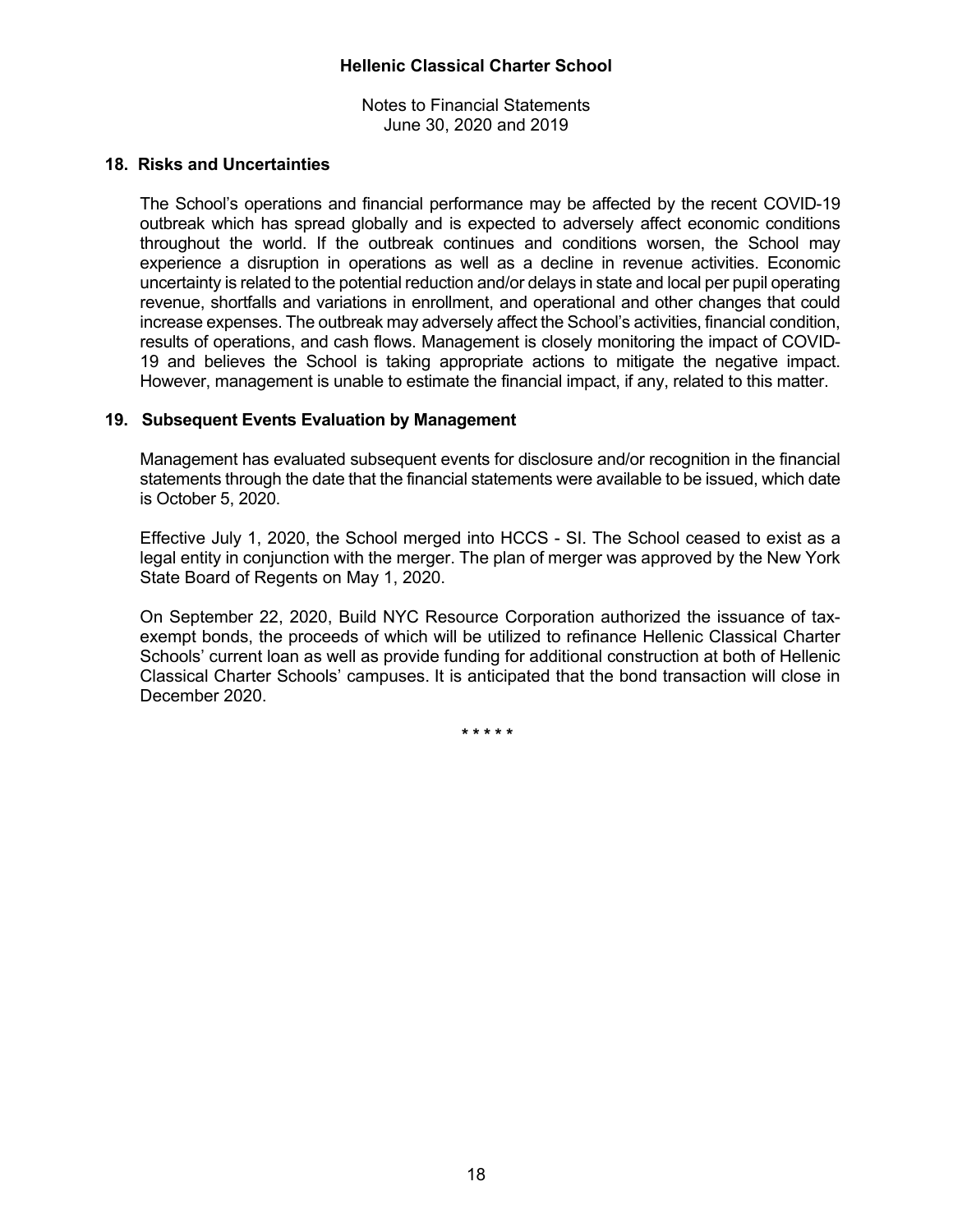

# **Report on Internal Control Over Financial Reporting and on Compliance and Other Matters Based on an Audit of Financial Statements Performed in Accordance With**  *Government Auditing Standards*

# **Independent Auditors' Report**

# **Board of Trustees Hellenic Classical Charter School**

We have audited, in accordance with the auditing standards generally accepted in the United States of America and the standards applicable to financial audits contained in *Government Auditing Standards* issued by the Comptroller General of the United States, the financial statements of Hellenic Classical Charter School (the "School"), which comprise the statement of financial position as of June 30, 2020, and the related statements of activities, functional expenses, and cash flows for the year then ended, and the related notes to the financial statements, and have issued our report thereon dated October 5, 2020.

# **Internal Control Over Financial Reporting**

In planning and performing our audit of the financial statements, we considered the School's internal control over financial reporting (internal control) to determine the audit procedures that are appropriate in the circumstances for the purpose of expressing our opinion on the financial statements, but not for the purpose of expressing an opinion on the effectiveness of the School's internal control. Accordingly, we do not express an opinion on the effectiveness of the School's internal control.

A *deficiency in internal control* exists when the design or operation of a control does not allow management or employees, in the normal course of performing their assigned functions, to prevent, or detect and correct, misstatements on a timely basis. A *material weakness* is a deficiency, or a combination of deficiencies, in internal control, such that there is a reasonable possibility that a material misstatement of the entity's financial statements will not be prevented, or detected and corrected on a timely basis. A *significant deficiency* is a deficiency, or a combination of deficiencies, in internal control that is less severe than a material weakness, yet important enough to merit attention by those charged with governance.

Our consideration of internal control was for the limited purpose described in the first paragraph of this section and was not designed to identify all deficiencies in internal control that might be material weaknesses or significant deficiencies. Given these limitations, during our audit we did not identify any deficiencies in internal control that we consider to be material weaknesses. However, material weaknesses may exist that have not been identified.